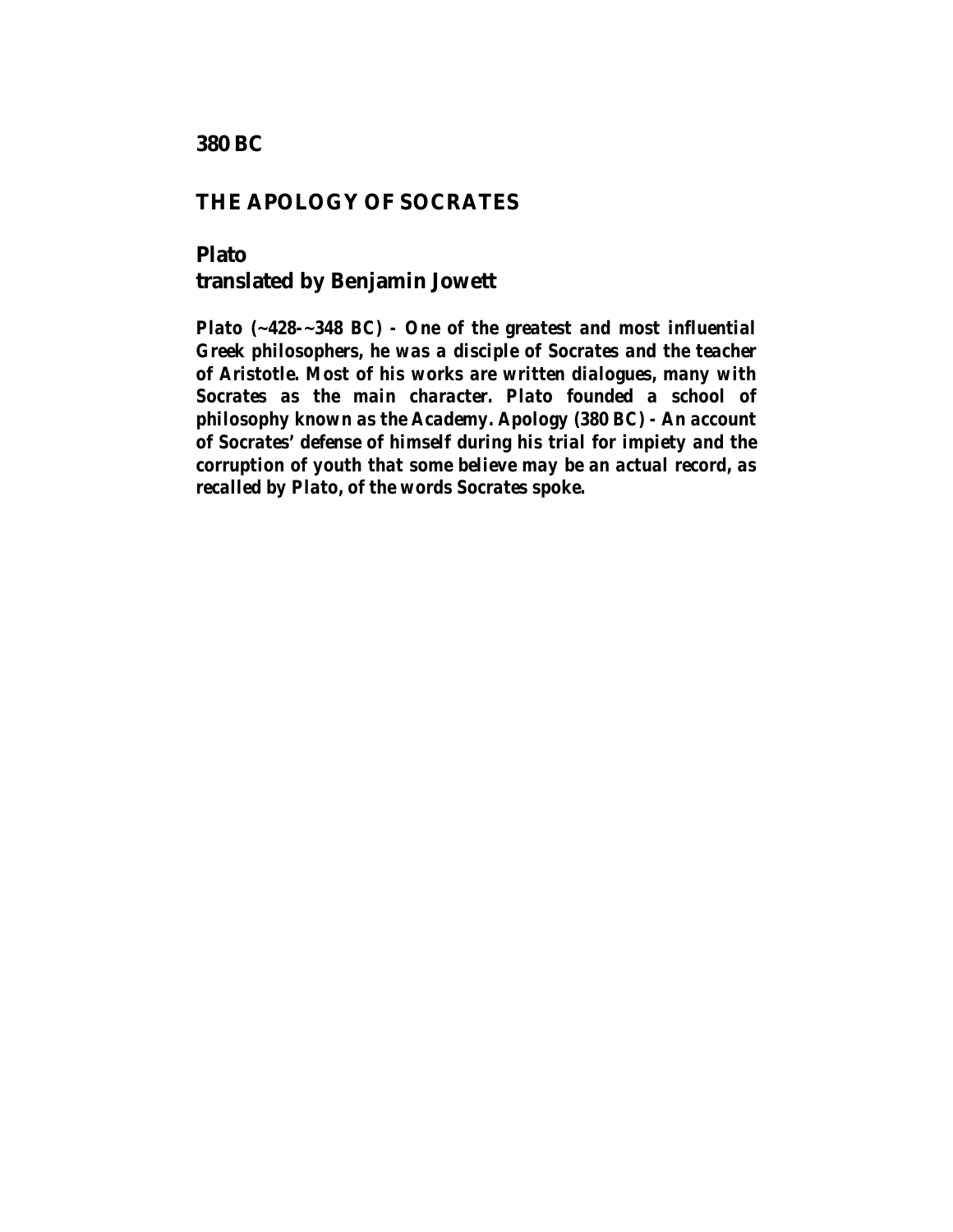## **THE APOLOGY OF SOCRATES**

How you have felt, O men of Athens, at hearing the speeches of my accusers, I cannot tell; but I know that their persuasive words almost made me forget who I was, such was the effect of them; and yet they have hardly spoken a word of truth. But many as their falsehoods were, there was one of them which quite amazed me: I mean when they told you to be upon your guard, and not to let yourself be deceived by the force of my eloquence. They ought to have been ashamed of saying this, because they were sure to be detected as soon as I opened my lips and displayed my deficiency; they certainly did appear to be most shameless in saying this, unless by the force of eloquence they mean the force of truth: for then I do indeed admit that I am eloquent. But in how different a way from theirs! Well, as I was saying, they have hardly uttered a word, or not more than a word, of truth; but you shall hear from me the whole truth: not, however, delivered after their manner, in a set oration duly ornamented with words and phrases. No, indeed! but I shall use the words and arguments which occur to me at the moment; for I am certain that this is right, and that at my time of life I ought not to be appearing before you, O men of Athens, in the character of a juvenile orator: let no one expect this of me. And I must beg of you to grant me one favor, which is thisif you hear me using the same words in my defence which I have been in the habit of using, and which most of you may have heard in the agora, and at the tables of the money-changers, or anywhere else, I would ask you not to be surprised at this, and not to interrupt me. For I am more than seventy years of age, and this is the first time that I have ever appeared in a court of law, and I am quite a stranger to the ways of the place; and therefore I would have you regard me as if I were really a stranger, whom you would excuse if he spoke in his native tongue, and after the fashion of his country: that I think is not an unfair request. Never mind the manner, which may or may not be good; but think only of the justice of my cause, and give heed to that: let the judge decide justly and the speaker speak truly.

And first, I have to reply to the older charges and to my first accusers, and then I will go to the later ones. For I have had many accusers, who accused me of old, and their false charges have continued during many years; and I am more afraid of them than of Anytus and his associates, who are dangerous, too, in their own way. But far more dangerous are these, who began when you were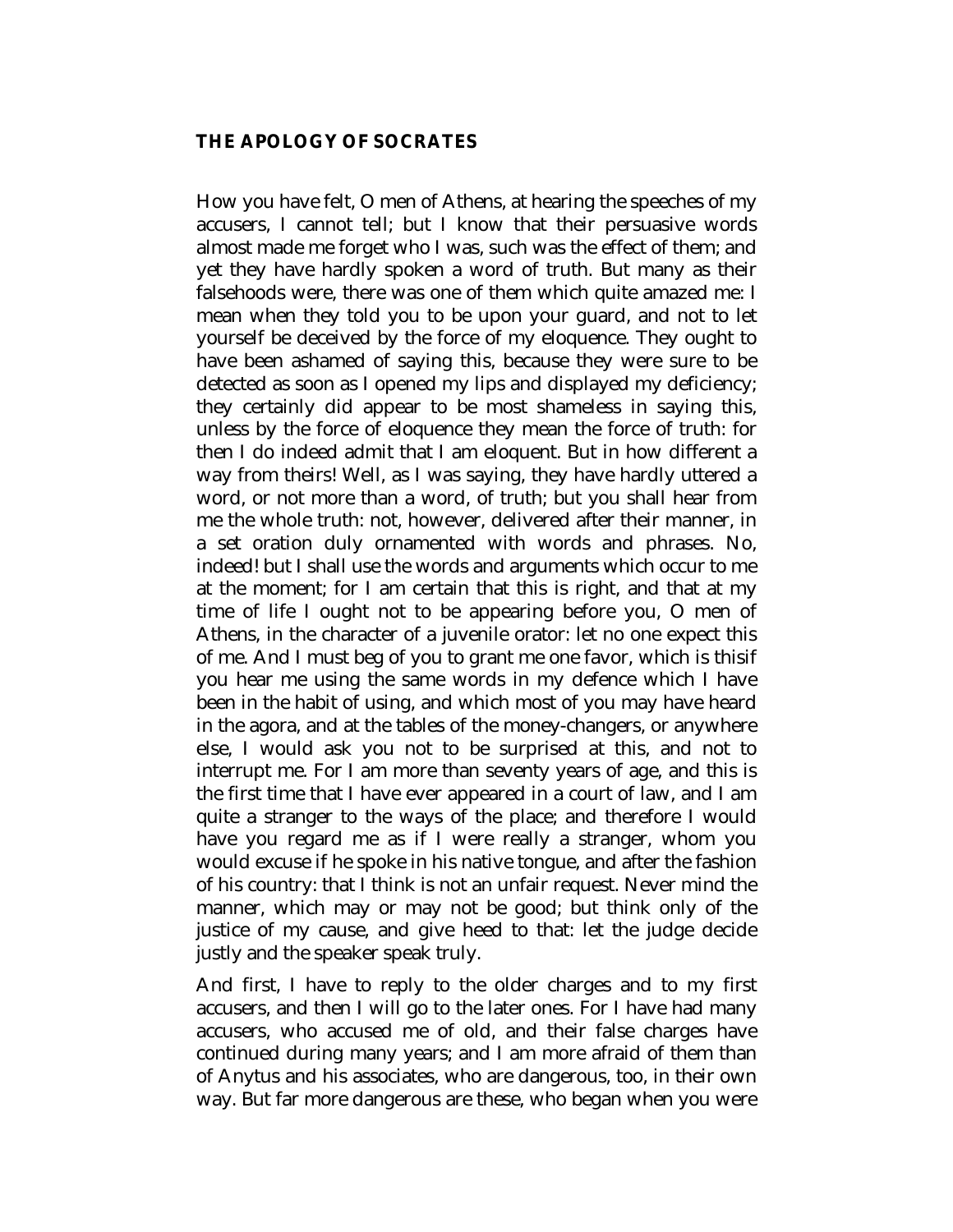children, and took possession of your minds with their falsehoods, telling of one Socrates, a wise man, who speculated about the heaven above, and searched into the earth beneath, and made the worse appear the better cause. These are the accusers whom I dread; for they are the circulators of this rumor, and their hearers are too apt to fancy that speculators of this sort do not believe in the gods. And they are many, and their charges against me are of ancient date, and they made them in days when you were impressible- in childhood, or perhaps in youth- and the cause when heard went by default, for there was none to answer. And, hardest of all, their names I do not know and cannot tell; unless in the chance of a comic poet. But the main body of these slanderers who from envy and malice have wrought upon you- and there are some of them who are convinced themselves, and impart their convictions to others- all these, I say, are most difficult to deal with; for I cannot have them up here, and examine them, and therefore I must simply fight with shadows in my own defence, and examine when there is no one who answers. I will ask you then to assume with me, as I was saying, that my opponents are of two kinds- one recent, the other ancient; and I hope that you will see the propriety of my answering the latter first, for these accusations you heard long before the others, and much oftener.

Well, then, I will make my defence, and I will endeavor in the short time which is allowed to do away with this evil opinion of me which you have held for such a long time; and I hope I may succeed, if this be well for you and me, and that my words may find favor with you. But I know that to accomplish this is not easy-I quite see the nature of the task. Let the event be as God wills: in obedience to the law I make my defence.

I will begin at the beginning, and ask what the accusation is which has given rise to this slander of me, and which has encouraged Meletus to proceed against me. What do the slanderers say? They shall be my prosecutors, and I will sum up their words in an affidavit: "Socrates is an evil-doer, and a curious person, who searches into things under the earth and in heaven, and he makes the worse appear the better cause; and he teaches the aforesaid doctrines to others." That is the nature of the accusation, and that is what you have seen yourselves in the comedy of Aristophanes; who has introduced a man whom he calls Socrates, going about and saying that he can walk in the air, and talking a deal of nonsense concerning matters of which I do not pretend to know either much or little- not that I mean to say anything disparaging of anyone who is a student of natural philosophy. I should be very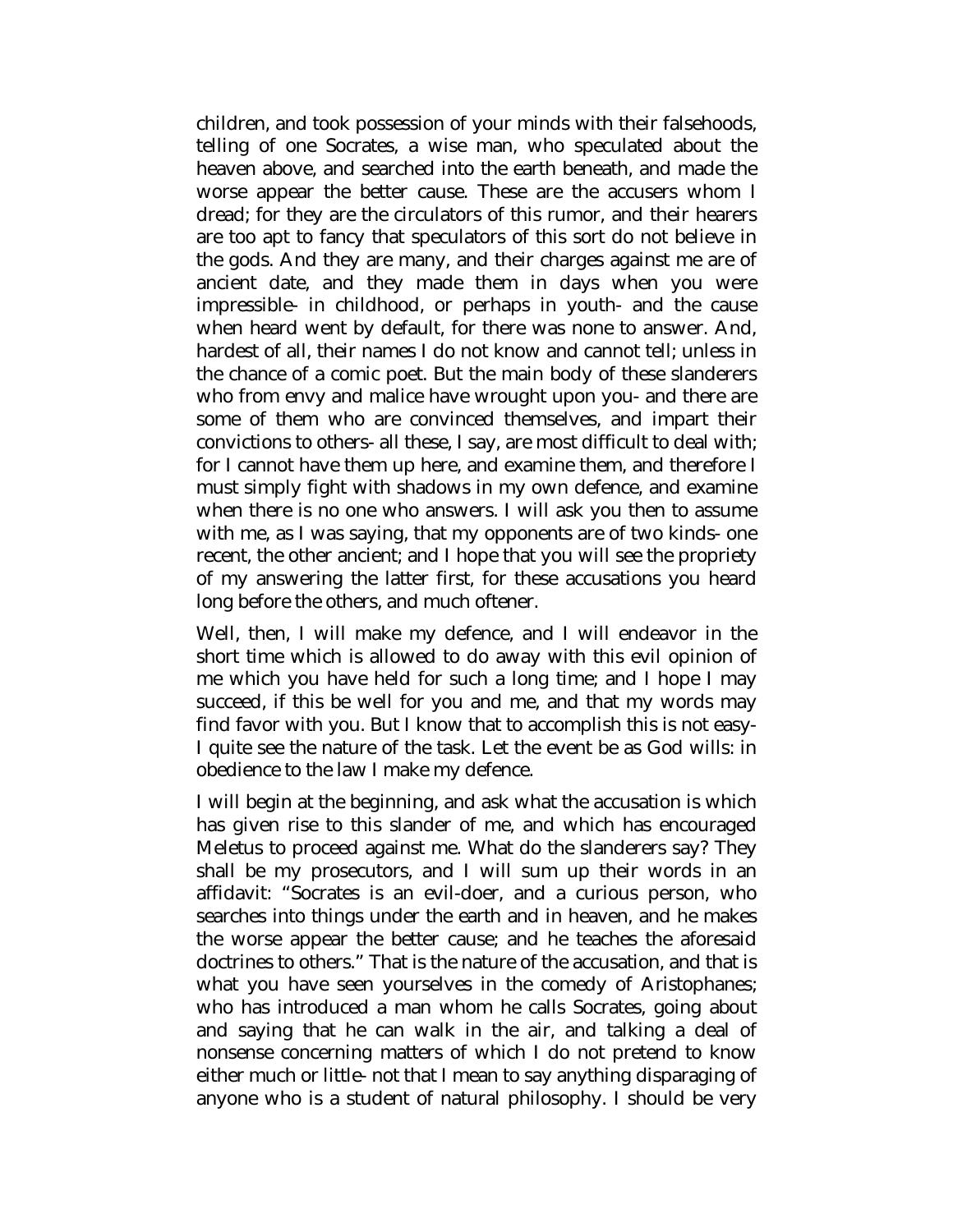sorry if Meletus could lay that to my charge. But the simple truth is, O Athenians, that I have nothing to do with these studies. Very many of those here present are witnesses to the truth of this, and to them I appeal. Speak then, you who have heard me, and tell your neighbors whether any of you have ever known me hold forth in few words or in many upon matters of this sort... You hear their answer. And from what they say of this you will be able to judge of the truth of the rest.

As little foundation is there for the report that I am a teacher, and take money; that is no more true than the other. Although, if a man is able to teach, I honor him for being paid. There is Gorgias of Leontium, and Prodicus of Ceos, and Hippias of Elis, who go the round of the cities, and are able to persuade the young men to leave their own citizens, by whom they might be taught for nothing, and come to them, whom they not only pay, but are thankful if they may be allowed to pay them. There is actually a Parian philosopher residing in Athens, of whom I have heard; and I came to hear of him in this way: I met a man who has spent a world of money on the Sophists, Callias the son of Hipponicus, and knowing that he had sons, I asked him: "Callias," I said, "if your two sons were foals or calves, there would be no difficulty in finding someone to put over them; we should hire a trainer of horses or a farmer probably who would improve and perfect them in their own proper virtue and excellence; but as they are human beings, whom are you thinking of placing over them? Is there anyone who understands human and political virtue? You must have thought about this as you have sons; is there anyone?" "There is," he said. "Who is he?" said I, "and of what country? and what does he charge?" "Evenus the Parian," he replied; "he is the man, and his charge is five minae." Happy is Evenus, I said to myself, if he really has this wisdom, and teaches at such a modest charge. Had I the same, I should have been very proud and conceited; but the truth is that I have no knowledge of the kind, O Athenians.

I dare say that someone will ask the question, "Why is this, Socrates, and what is the origin of these accusations of you: for there must have been something strange which you have been doing? All this great fame and talk about you would never have arisen if you had been like other men: tell us, then, why this is, as we should be sorry to judge hastily of you." Now I regard this as a fair challenge, and I will endeavor to explain to you the origin of this name of "wise," and of this evil fame. Please to attend then. And although some of you may think I am joking, I declare that I will tell you the entire truth. Men of Athens, this reputation of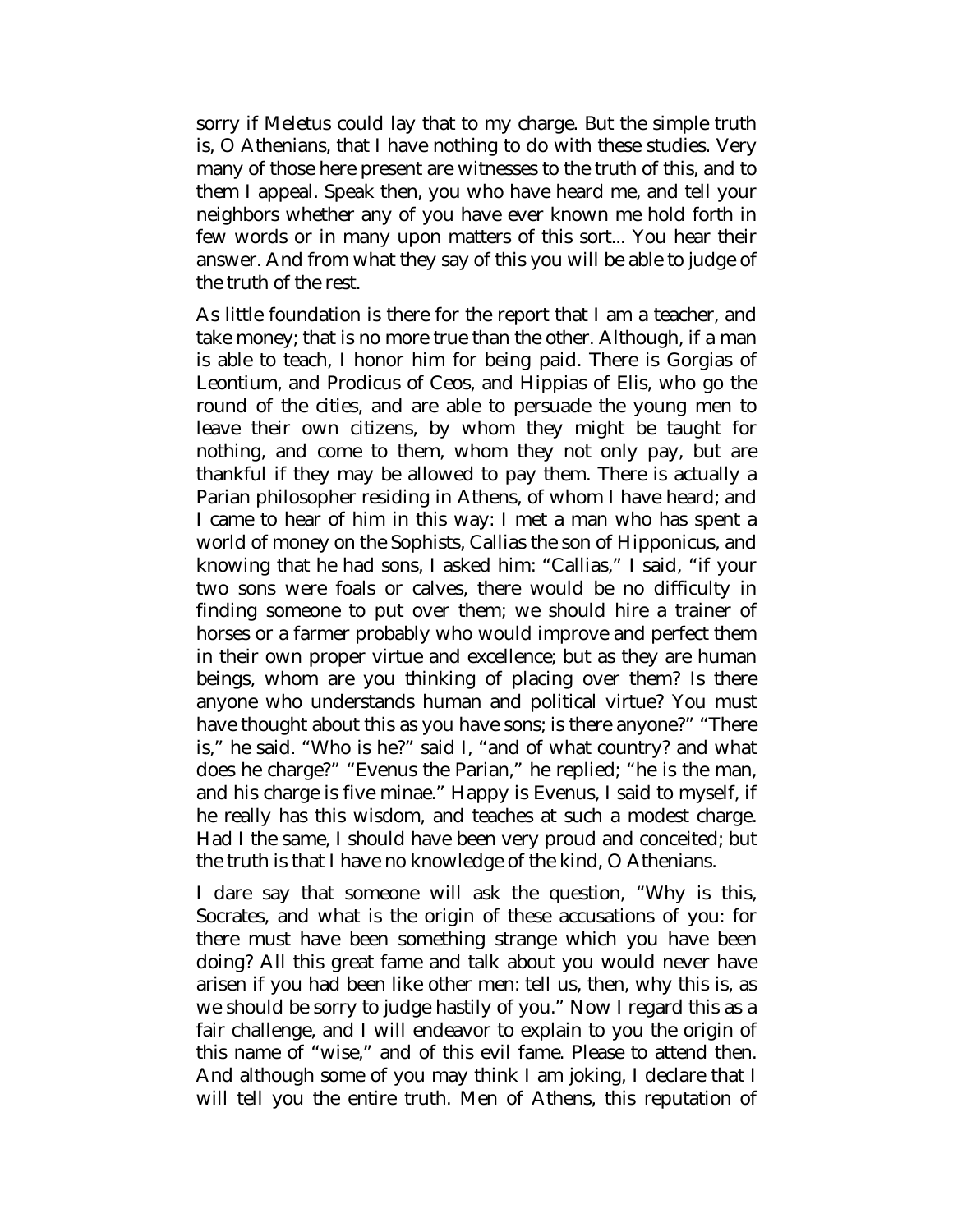mine has come of a certain sort of wisdom which I possess. If you ask me what kind of wisdom, I reply, such wisdom as is attainable by man, for to that extent I am inclined to believe that I am wise; whereas the persons of whom I was speaking have a superhuman wisdom, which I may fail to describe, because I have it not myself; and he who says that I have, speaks falsely, and is taking away my character. And here, O men of Athens, I must beg you not to interrupt me, even if I seem to say something extravagant. For the word which I will speak is not mine. I will refer you to a witness who is worthy of credit, and will tell you about my wisdomwhether I have any, and of what sort- and that witness shall be the god of Delphi. You must have known Chaerephon; he was early a friend of mine, and also a friend of yours, for he shared in the exile of the people, and returned with you. Well, Chaerephon, as you know, was very impetuous in all his doings, and he went to Delphi and boldly asked the oracle to tell him whether- as I was saying, I must beg you not to interrupt- he asked the oracle to tell him whether there was anyone wiser than I was, and the Pythian prophetess answered that there was no man wiser. Chaerephon is dead himself, but his brother, who is in court, will confirm the truth of this story.

Why do I mention this? Because I am going to explain to you why I have such an evil name. When I heard the answer, I said to myself, What can the god mean? and what is the interpretation of this riddle? for I know that I have no wisdom, small or great. What can he mean when he says that I am the wisest of men? And yet he is a god and cannot lie; that would be against his nature. After a long consideration, I at last thought of a method of trying the question. I reflected that if I could only find a man wiser than myself, then I might go to the god with a refutation in my hand. I should say to him, "Here is a man who is wiser than I am; but you said that I was the wisest." Accordingly I went to one who had the reputation of wisdom, and observed to him-his name I need not mention; he was a politician whom I selected for examination and the result was as follows: When I began to talk with him, I could not help thinking that he was not really wise, although he was thought wise by many, and wiser still by himself; and I went and tried to explain to him that he thought himself wise, but was not really wise; and the consequence was that he hated me, and his enmity was shared by several who were present and heard me. So I left him, saying to myself, as I went away: Well, although I do not suppose that either of us knows anything really beautiful and good, I am better off than he is-for he knows nothing, and thinks that he knows. I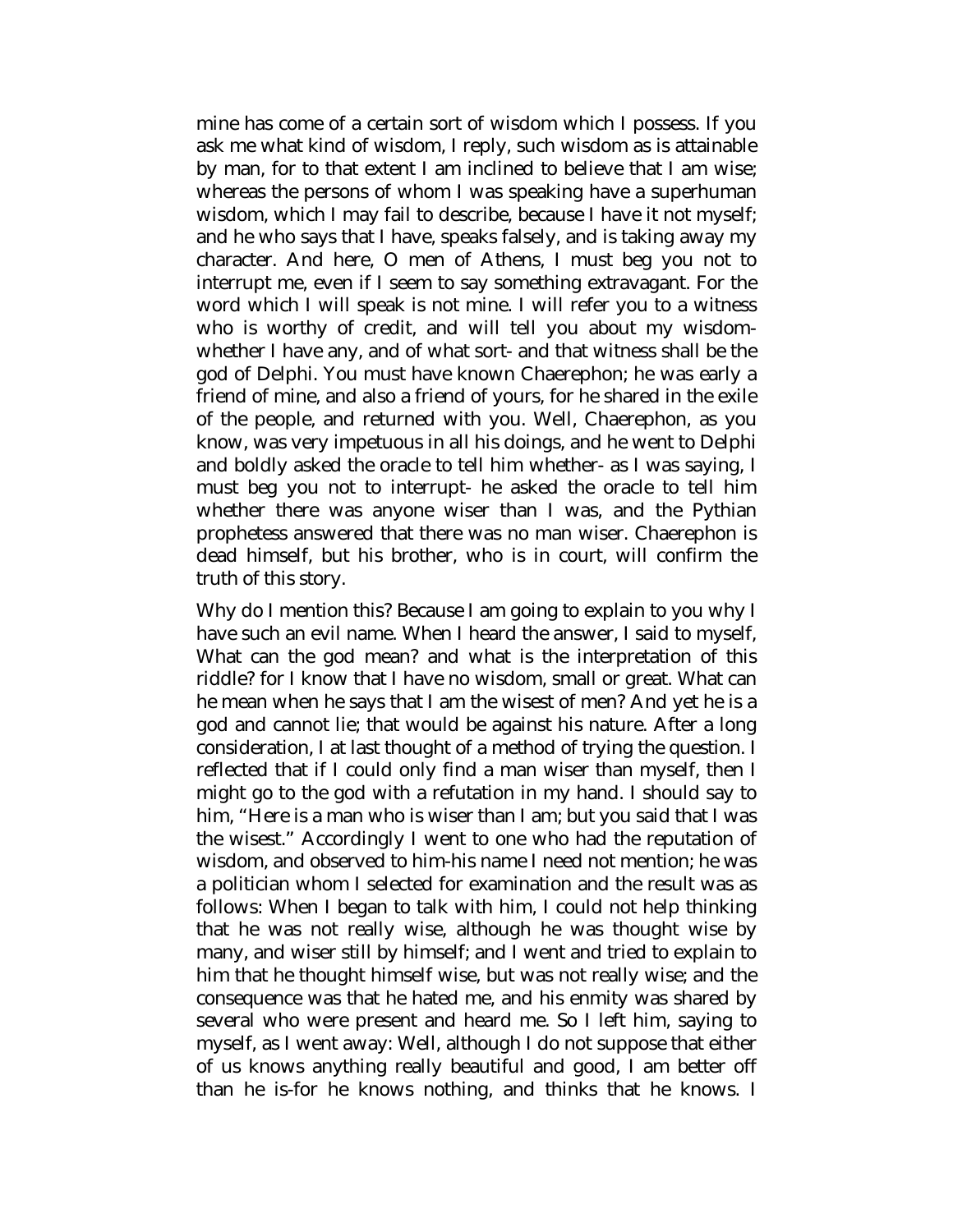neither know nor think that I know. In this latter particular, then, I seem to have slightly the advantage of him. Then I went to another, who had still higher philosophical pretensions, and my conclusion was exactly the same. I made another enemy of him, and of many others besides him.

After this I went to one man after another, being not unconscious of the enmity which I provoked, and I lamented and feared this: but necessity was laid upon me- the word of God, I thought, ought to be considered first. And I said to myself, Go I must to all who appear to know, and find out the meaning of the oracle. And I swear to you, Athenians, by the dog I swear!- for I must tell you the truth- the result of my mission was just this: I found that the men most in repute were all but the most foolish; and that some inferior men were really wiser and better. I will tell you the tale of my wanderings and of the "Herculean" labors, as I may call them, which I endured only to find at last the oracle irrefutable. When I left the politicians, I went to the poets; tragic, dithyrambic, and all sorts. And there, I said to myself, you will be detected; now you will find out that you are more ignorant than they are. Accordingly, I took them some of the most elaborate passages in their own writings, and asked what was the meaning of themthinking that they would teach me something. Will you believe me? I am almost ashamed to speak of this, but still I must say that there is hardly a person present who would not have talked better about their poetry than they did themselves.

That showed me in an instant that not by wisdom do poets write poetry, but by a sort of genius and inspiration; they are like diviners or soothsayers who also say many fine things, but do not understand the meaning of them. And the poets appeared to me to be much in the same case; and I further observed that upon the strength of their poetry they believed themselves to be the wisest of men in other things in which they were not wise. So I departed, conceiving myself to be superior to them for the same reason that I was superior to the politicians.

At last I went to the artisans, for I was conscious that I knew nothing at all, as I may say, and I was sure that they knew many fine things; and in this I was not mistaken, for they did know many things of which I was ignorant, and in this they certainly were wiser than I was. But I observed that even the good artisans fell into the same error as the poets; because they were good workmen they thought that they also knew all sorts of high matters, and this defect in them overshadowed their wisdom- therefore I asked myself on behalf of the oracle, whether I would like to be as I was,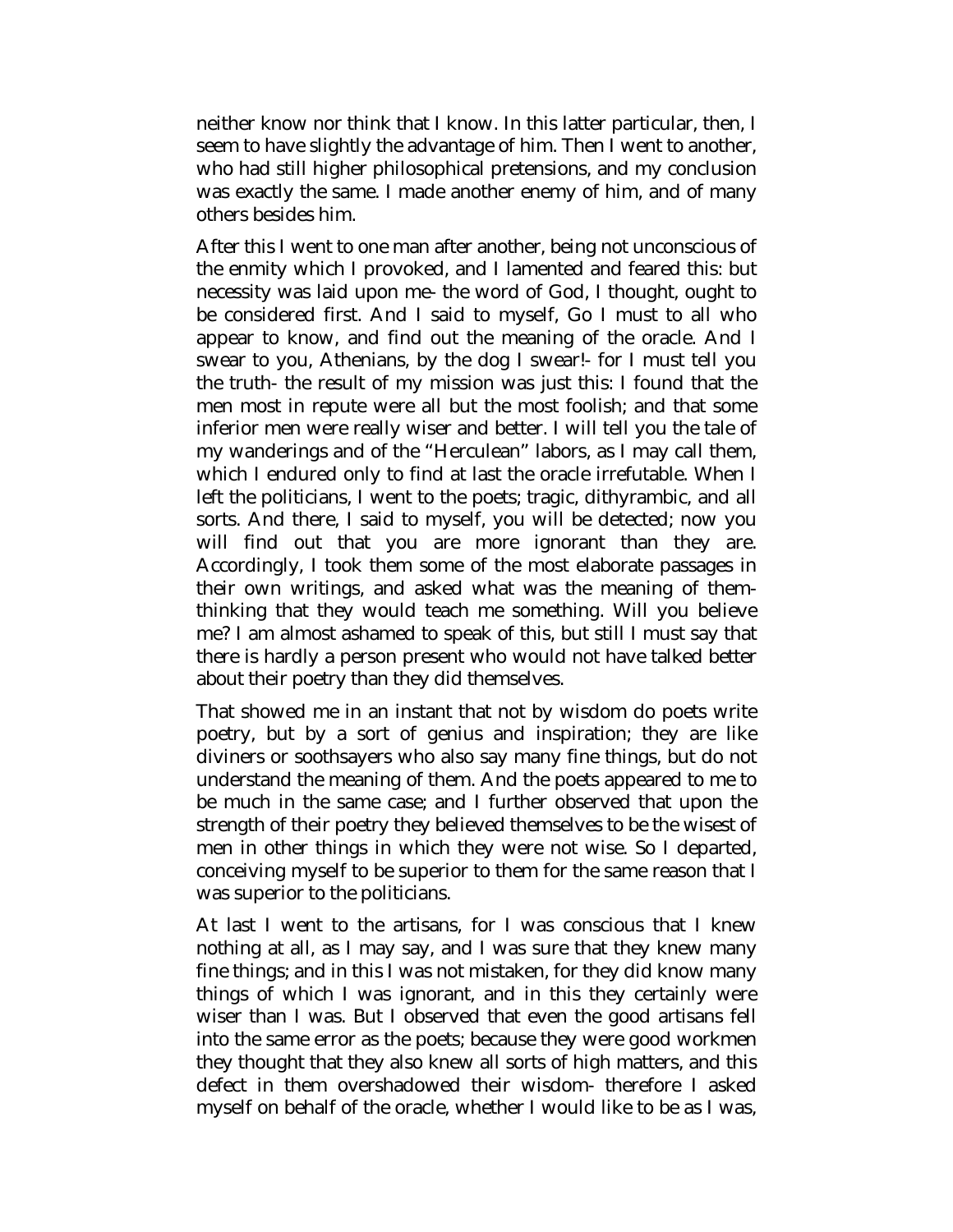neither having their knowledge nor their ignorance, or like them in both; and I made answer to myself and the oracle that I was better off as I was.

This investigation has led to my having many enemies of the worst and most dangerous kind, and has given occasion also to many calumnies, and I am called wise, for my hearers always imagine that I myself possess the wisdom which I find wanting in others: but the truth is, O men of Athens, that God only is wise; and in this oracle he means to say that the wisdom of men is little or nothing; he is not speaking of Socrates, he is only using my name as an illustration, as if he said, He, O men, is the wisest. who, like Socrates, knows that his wisdom is in truth worth nothing. And so I go my way, obedient to the god, and make inquisition into the wisdom of anyone, whether citizen or stranger, who appears to be wise; and if he is not wise, then in vindication of the oracle I show him that he is not wise; and this occupation quite absorbs me, and I have no time to give either to any public matter of interest or to any concern of my own, but I am in utter poverty by reason of my devotion to the god.

There is another thing:- young men of the richer classes, who have not much to do, come about me of their own accord; they like to hear the pretenders examined, and they often imitate me, and examine others themselves; there are plenty of persons, as they soon enough discover, who think that they know something, but really know little or nothing: and then those who are examined by them instead of being angry with themselves are angry with me: This confounded Socrates, they say; this villainous misleader of youth!- and then if somebody asks them, Why, what evil does he practise or teach? they do not know, and cannot tell; but in order that they may not appear to be at a loss, they repeat the readymade charges which are used against all philosophers about teaching things up in the clouds and under the earth, and having no gods, and making the worse appear the better cause; for they do not like to confess that their pretence of knowledge has been detected- which is the truth: and as they are numerous and ambitious and energetic, and are all in battle array and have persuasive tongues, they have filled your ears with their loud and inveterate calumnies. And this is the reason why my three accusers, Meletus and Anytus and Lycon, have set upon me; Meletus, who has a quarrel with me on behalf of the poets; Anytus, on behalf of the craftsmen; Lycon, on behalf of the rhetoricians: and as I said at the beginning, I cannot expect to get rid of this mass of calumny all in a moment. And this, O men of Athens, is the truth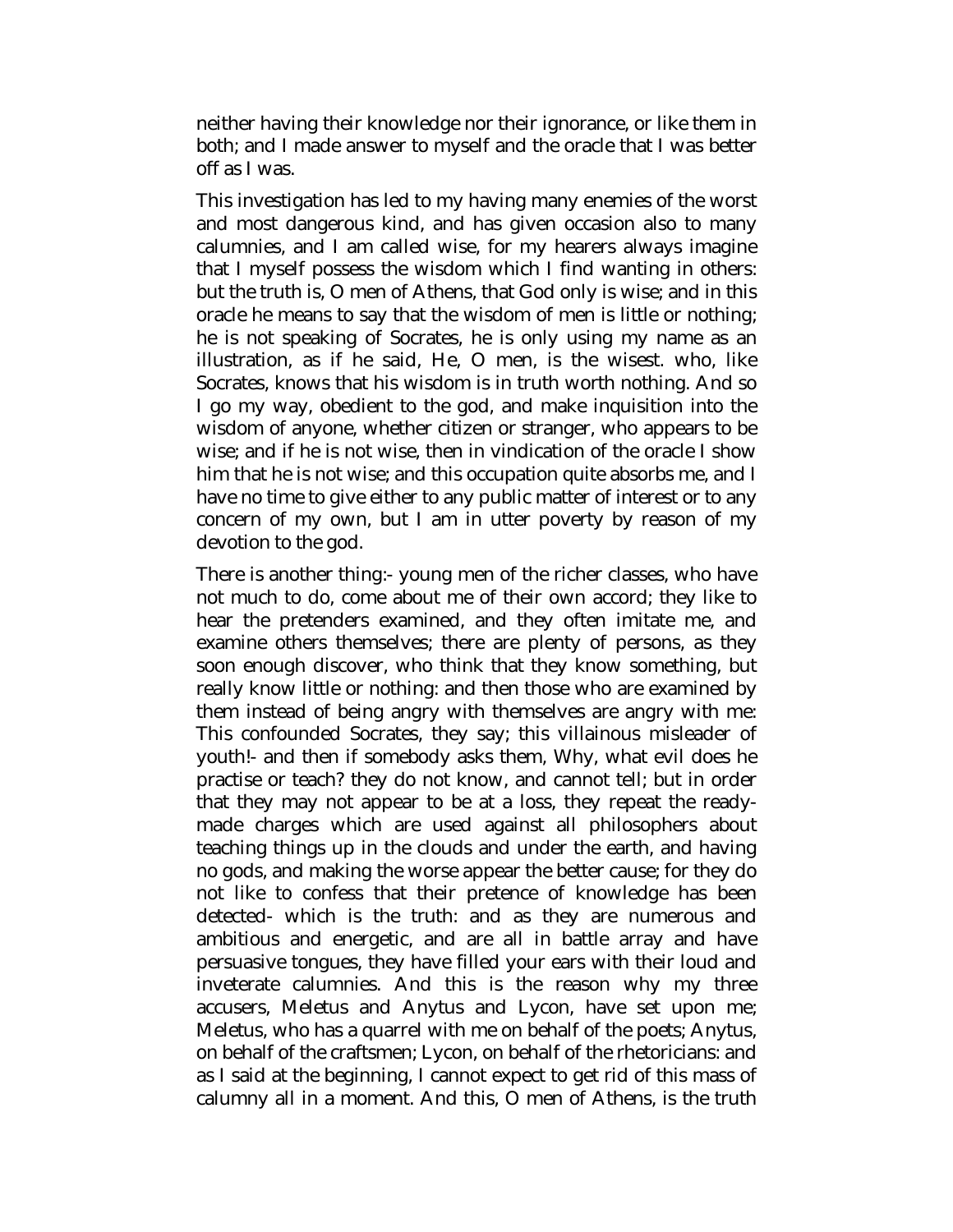and the whole truth; I have concealed nothing, I have dissembled nothing. And yet I know that this plainness of speech makes them hate me, and what is their hatred but a proof that I am speaking the truth?- this is the occasion and reason of their slander of me, as you will find out either in this or in any future inquiry.

I have said enough in my defence against the first class of my accusers; I turn to the second class, who are headed by Meletus, that good and patriotic man, as he calls himself. And now I will try to defend myself against them: these new accusers must also have their affidavit read. What do they say? Something of this sort: That Socrates is a doer of evil, and corrupter of the youth, and he does not believe in the gods of the State, and has other new divinities of his own. That is the sort of charge; and now let us examine the particular counts. He says that I am a doer of evil, who corrupt the youth; but I say, O men of Athens, that Meletus is a doer of evil, and the evil is that he makes a joke of a serious matter, and is too ready at bringing other men to trial from a pretended zeal and about matters in which he really never had the smallest interest. And the truth of this I will endeavor to prove.

Come hither, Meletus, and let me ask a question of you. You think a great deal about the improvement of youth? Yes, I do.

Tell the judges, then, who is their improver; for you must know, as you have taken the pains to discover their corrupter, and are citing and accusing me before them. Speak, then, and tell the judges who their improver is. Observe, Meletus, that you are silent, and have nothing to say. But is not this rather disgraceful, and a very considerable proof of what I was saying, that you have no interest in the matter? Speak up, friend, and tell us who their improver is.

The laws.

But "hat, my good sir, is not my meaning. I want to know who the person is, who, in the first place, knows the laws.

The judges, Socrates, who are present in court.

What do you mean to say, Meletus, that they are able to instruct and improve youth? Certainly they are.

What, all of them, or some only and not others? All of them.

By the goddess Here, that is good news! There are plenty of improvers, then.

And what do you say of the audience- do they improve them? Yes, they do.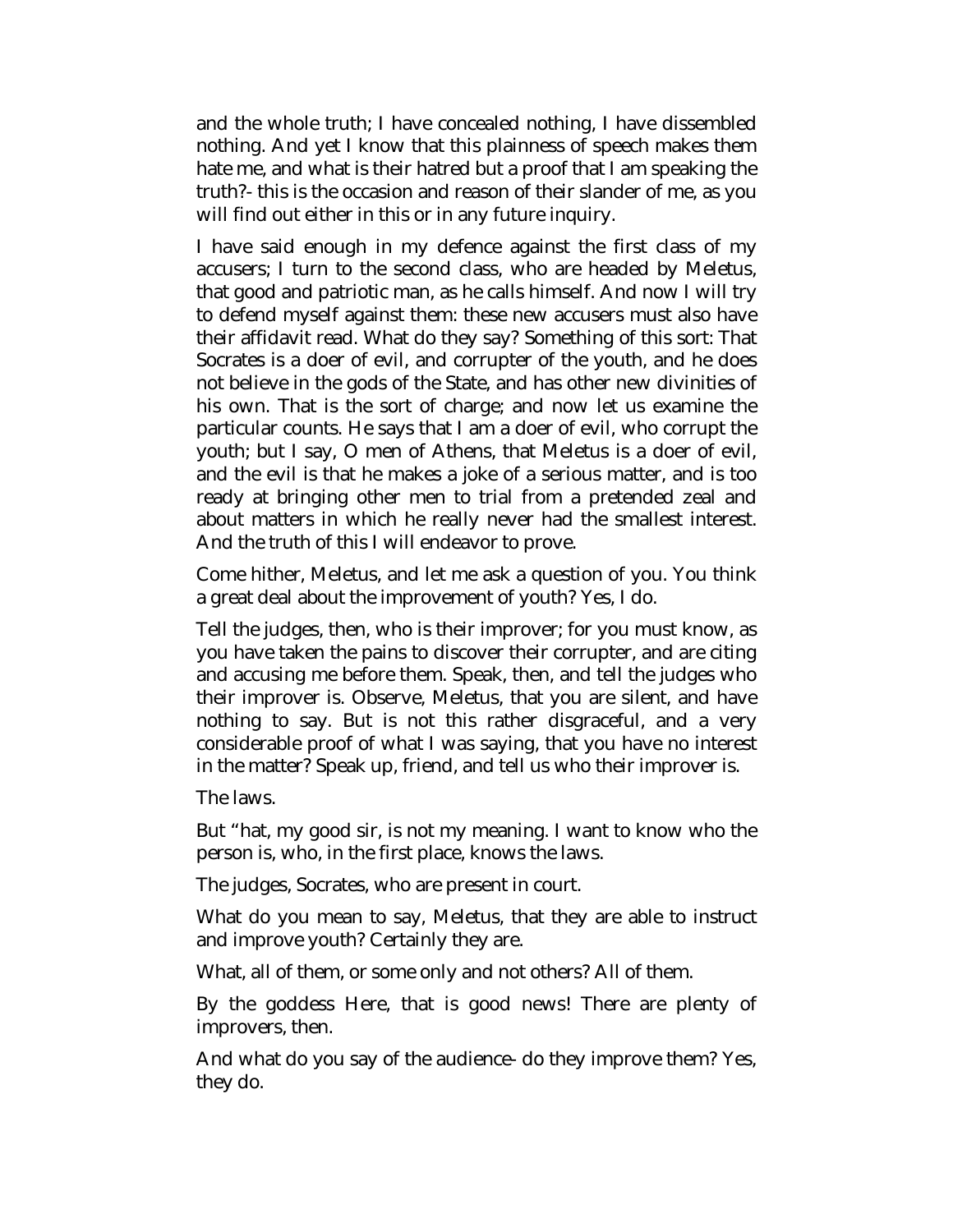And the Senators? Yes, the Senators improve them.

But perhaps the ecclesiasts corrupt them?- or do they too improve them? They improve them.

Then every Athenian improves and elevates them; all with the exception of myself; and I alone am their corrupter? Is that what you affirm? That is what I stoutly affirm.

I am very unfortunate if that is true. But suppose I ask you a question: Would you say that this also holds true in the case of horses? Does one man do them harm and all the world good? Is not the exact opposite of this true? One man is able to do them good, or at least not many; the trainer of horses, that is to say, does them good, and others who have to do with them rather injure them? Is not that true, Meletus, of horses, or any other animals? Yes, certainly. Whether you and Anytus say yes or no, that is no matter. Happy indeed would be the condition of youth if they had one corrupter only, and all the rest of the world were their improvers. And you, Meletus, have sufficiently shown that you never had a thought about the young: your carelessness is seen in your not caring about matters spoken of in this very indictment.

And now, Meletus, I must ask you another question: Which is better, to live among bad citizens, or among good ones? Answer, friend, I say; for that is a question which may be easily answered. Do not the good do their neighbors good, and the bad do them evil? Certainly.

And is there anyone who would rather be injured than benefited by those who live with him? Answer, my good friend; the law requires you to answer- does anyone like to be injured? Certainly not.

And when you accuse me of corrupting and deteriorating the youth, do you allege that I corrupt them intentionally or unintentionally? Intentionally, I say.

But you have just admitted that the good do their neighbors good, and the evil do them evil. Now is that a truth which your superior wisdom has recognized thus early in life, and am I, at my age, in such darkness and ignorance as not to know that if a man with whom I have to live is corrupted by me, I am very likely to be harmed by him, and yet I corrupt him, and intentionally, too? that is what you are saying, and of that you will never persuade me or any other human being. But either I do not corrupt them, or I corrupt them unintentionally, so that on either view of the case you lie. If my offence is unintentional, the law has no cognizance of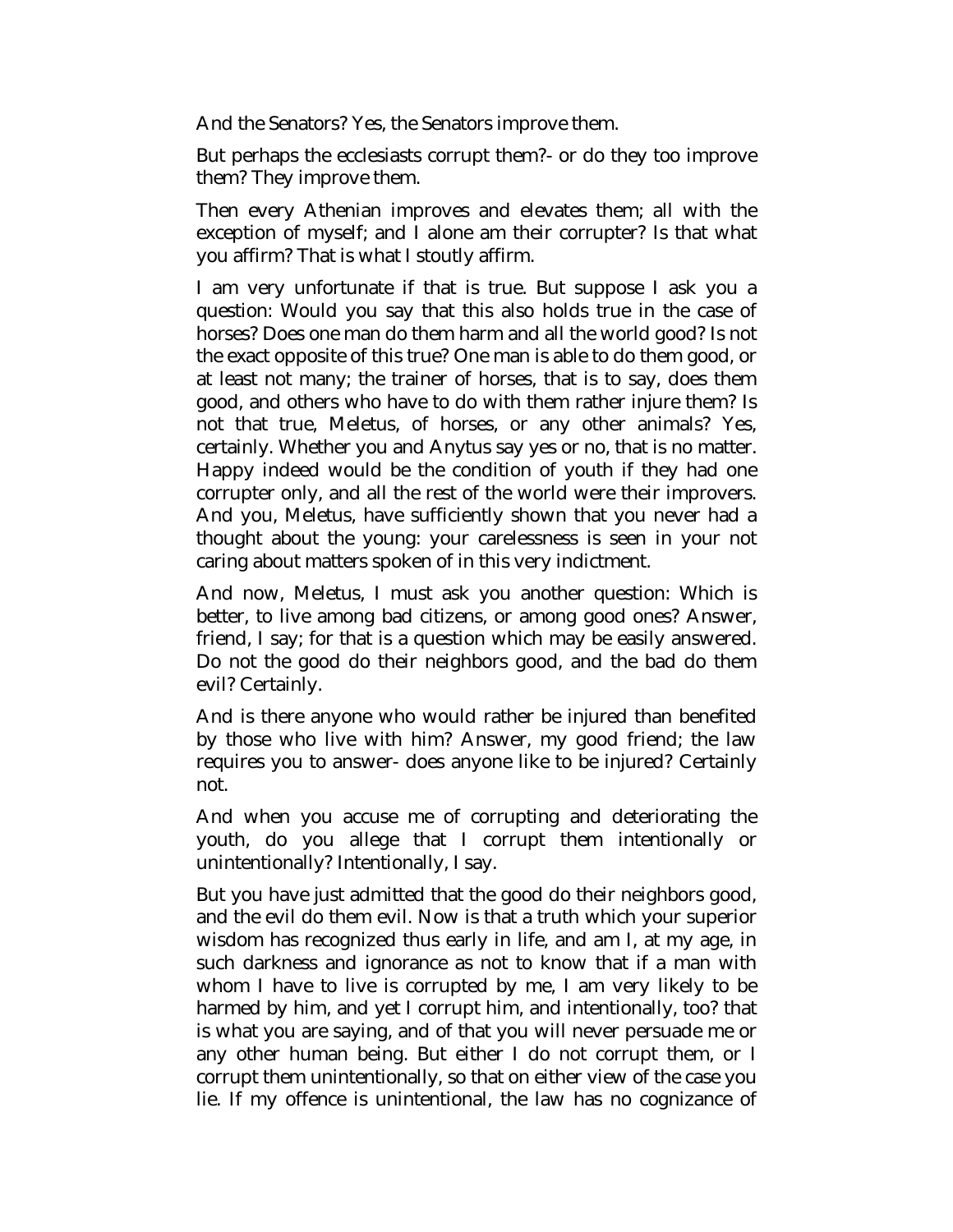unintentional offences: you ought to have taken me privately, and warned and admonished me; for if I had been better advised, I should have left off doing what I only did unintentionally- no doubt I should; whereas you hated to converse with me or teach me, but you indicted me in this court, which is a place not of instruction, but of punishment.

I have shown, Athenians, as I was saying, that Meletus has no care at all, great or small, about the matter. But still I should like to know, Meletus, in what I am affirmed to corrupt the young. I suppose you mean, as I infer from your indictment, that I teach them not to acknowledge the gods which the State acknowledges, but some other new divinities or spiritual agencies in their stead. These are the lessons which corrupt the youth, as you say.

Yes, that I say emphatically.

Then, by the gods, Meletus, of whom we are speaking, tell me and the court, in somewhat plainer terms, what you mean! for I do not as yet understand whether you affirm that I teach others to acknowledge some gods, and therefore do believe in gods and am not an entire atheist- this you do not lay to my charge; but only that the, are not the same gods which the city recognizes- the charge is that they are different gods. Or, do you mean to say that I am an atheist simply, and a teacher of atheism? I mean the latter- that you are a complete atheist.

That is an extraordinary statement, Meletus. Why do you say that? Do you mean that I do not believe in the god-head of the sun or moon, which is the common creed of all men? I assure you, judges, that he does not believe in them; for he says that the sun is stone, and the moon earth.

Friend Meletus, you think that you are accusing Anaxagoras; and you have but a bad opinion of the judges, if you fancy them ignorant to such a degree as not to know that those doctrines are found in the books of Anaxagoras the Clazomenian, who is full of them. And these are the doctrines which the youth are said to learn of Socrates, when there are not unfrequently exhibitions of them at the theatre (price of admission one drachma at the most); and they might cheaply purchase them, and laugh at Socrates if he pretends to father such eccentricities.

And so, Meletus, you really think that I do not believe in any god? I swear by Zeus that you believe absolutely in none at all.

You are a liar, Meletus, not believed even by yourself. For I cannot help thinking, O men of Athens, that Meletus is reckless and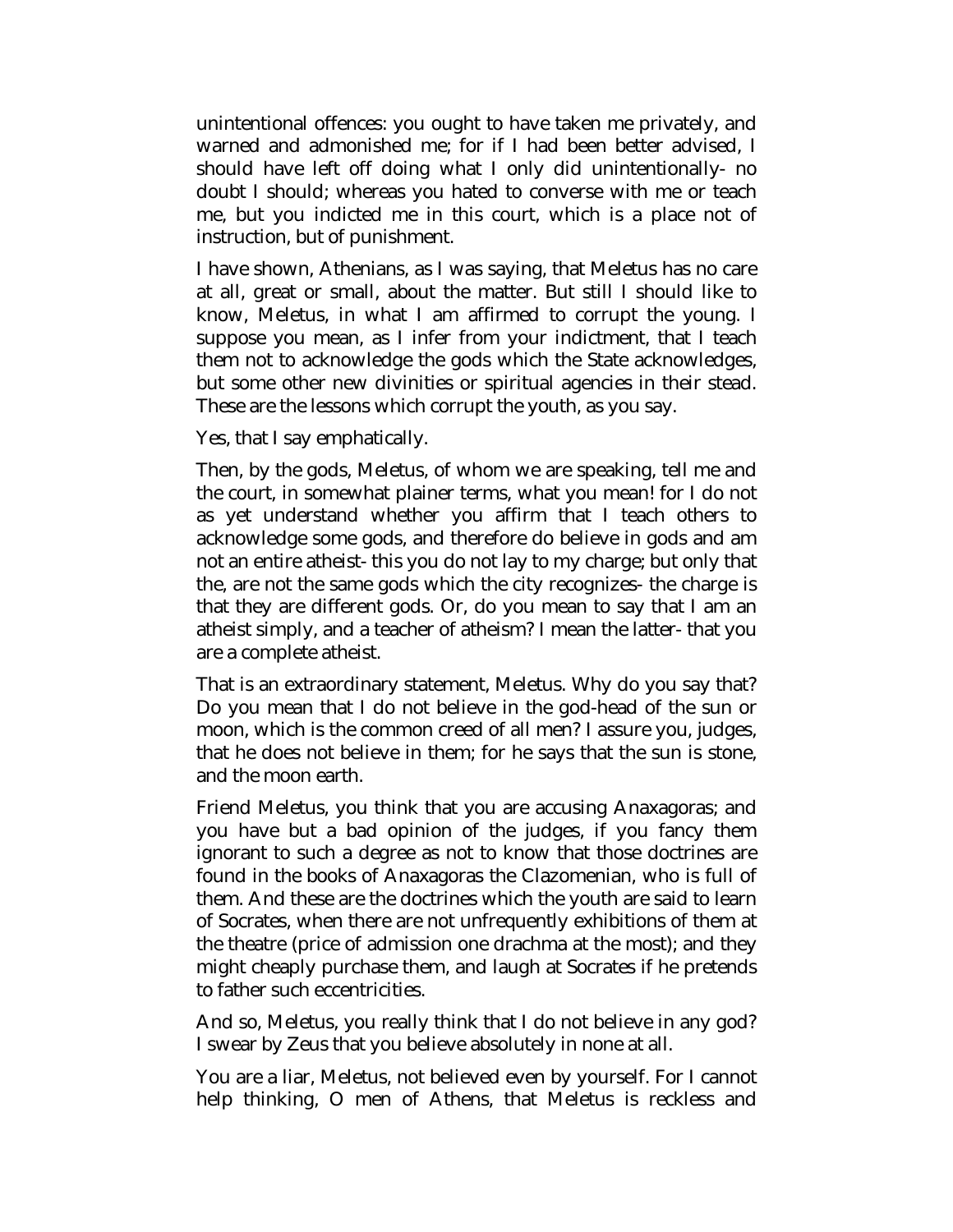impudent, and that he has written this indictment in a spirit of mere wantonness and youthful bravado. Has he not compounded a riddle, thinking to try me? He said to himself: I shall see whether this wise Socrates will discover my ingenious contradiction, or whether I shall be able to deceive him and the rest of them. For he certainly does appear to me to contradict himself in the indictment as much as if he said that Socrates is guilty of not believing in the gods, and yet of believing in them- but this surely is a piece of fun.

I should like you, O men of Athens, to join me in examining what I conceive to be his inconsistency; and do you, Meletus, answer. And I must remind you that you are not to interrupt me if I speak in my accustomed manner.

Did ever man, Meletus, believe in the existence of human things, and not of human beings?... I wish, men of Athens, that he would answer, and not be always trying to get up an interruption. Did ever any man believe in horsemanship, and not in horses? or in flute-playing, and not in flute-players? No, my friend; I will answer to you and to the court, as you refuse to answer for yourself. There is no man who ever did. But now please to answer the next question: Can a man believe in spiritual and divine agencies, and not in spirits or demigods? He cannot.

I am glad that I have extracted that answer, by the assistance of the court; nevertheless you swear in the indictment that I teach and believe in divine or spiritual agencies (new or old, no matter for that); at any rate, I believe in spiritual agencies, as you say and swear in the affidavit; but if I believe in divine beings, I must believe in spirits or demigods; is not that true? Yes, that is true, for I may assume that your silence gives assent to that. Now what are spirits or demigods? are they not either gods or the sons of gods? Is that true? Yes, that is true.

But this is just the ingenious riddle of which I was speaking: the demigods or spirits are gods, and you say first that I don't believe in gods, and then again that I do believe in gods; that is, if I believe in demigods. For if the demigods are the illegitimate sons of gods, whether by the Nymphs or by any other mothers, as is thought, that, as all men will allow, necessarily implies the existence of their parents. You might as well affirm the existence of mules, and deny that of horses and asses. Such nonsense, Meletus, could only have been intended by you as a trial of me. You have put this into the indictment because you had nothing real of which to accuse me. But no one who has a particle of understanding will ever be convinced by you that the same man can believe in divine and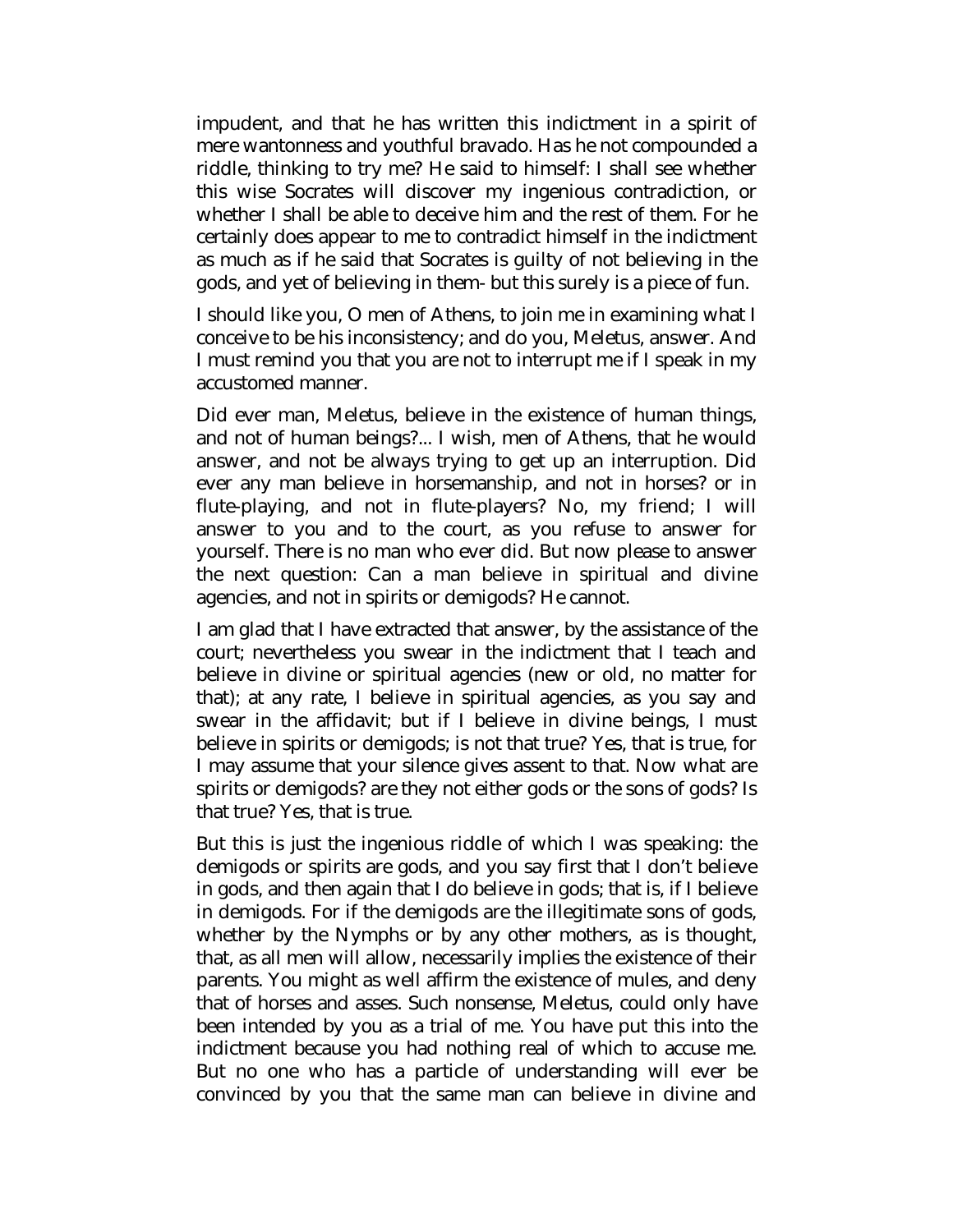superhuman things, and yet not believe that there are gods and demigods and heroes.

I have said enough in answer to the charge of Meletus: any elaborate defence is unnecessary; but as I was saying before, I certainly have many enemies, and this is what will be my destruction if I am destroyed; of that I am certain; not Meletus, nor yet Anytus, but the envy and detraction of the world, which has been the death of many good men, and will probably be the death of many more; there is no danger of my being the last of them.

Someone will say: And are you not ashamed, Socrates, of a course of life which is likely to bring you to an untimely end? To him I may fairly answer: There you are mistaken: a man who is good for anything ought not to calculate the chance of living or dying; he ought only to consider whether in doing anything he is doing right or wrong- acting the part of a good man or of a bad.

Whereas, according to your view, the heroes who fell at Troy were not good for much, and the son of Thetis above all, who altogether despised danger in comparison with disgrace; and when his goddess mother said to him, in his eagerness to slay Hector, that if he avenged his companion Patroclus, and slew Hector, he would die himself- "Fate," as she said, "waits upon you next after Hector"; he, hearing this, utterly despised danger and death, and instead of fearing them, feared rather to live in dishonor, and not to avenge his friend. "Let me die next," he replies, "and be avenged of my enemy, rather than abide here by the beaked ships, a scorn and a burden of the earth." Had Achilles any thought of death and danger? For wherever a man's place is, whether the place which he has chosen or that in which he has been placed by a commander, there he ought to remain in the hour of danger; he should not think of death or of anything, but of disgrace. And this, O men of Athens, is a true saying.

Strange, indeed, would be my conduct, O men of Athens, if I who, when I was ordered by the generals whom you chose to command me at Potidaea and Amphipolis and Delium, remained where they placed me, like any other man, facing death- if, I say, now, when, as I conceive and imagine, God orders me to fulfil the philosopher's mission of searching into myself and other men, I were to desert my post through fear of death, or any other fear; that would indeed be strange, and I might justly be arraigned in court for denying the existence of the gods, if I disobeyed the oracle because I was afraid of death: then I should be fancying that I was wise when I was not wise. For this fear of death is indeed the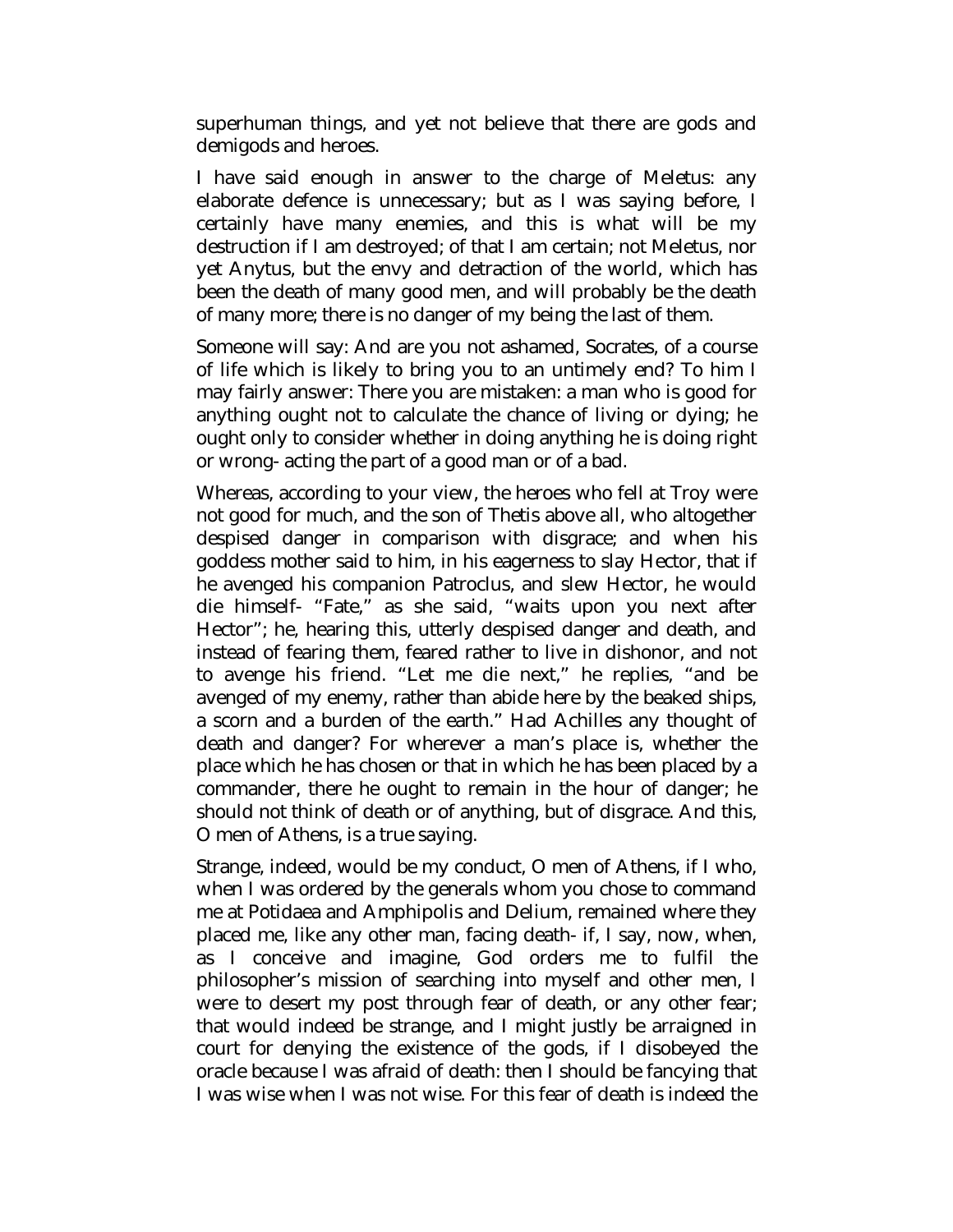pretence of wisdom, and not real wisdom, being the appearance of knowing the unknown; since no one knows whether death, which they in their fear apprehend to be the greatest evil, may not be the greatest good. Is there not here conceit of knowledge, which is a disgraceful sort of ignorance? And this is the point in which, as I think, I am superior to men in general, and in which I might perhaps fancy myself wiser than other men- that whereas I know but little of the world below, I do not suppose that I know: but I do know that injustice and disobedience to a better, whether God or man, is evil and dishonorable, and I will never fear or avoid a possible good rather than a certain evil. And therefore if you let me go now, and reject the counsels of Anytus, who said that if I were not put to death I ought not to have been prosecuted, and that if I escape now, your sons will all be utterly ruined by listening to my words- if you say to me, Socrates, this time we will not mind Anytus, and will let you off, but upon one condition, that you are not to inquire and speculate in this way any more, and that if you are caught doing this again you shall die- if this was the condition on which you let me go, I should reply: Men of Athens, I honor and love you; but I shall obey God rather than you, and while I have life and strength I shall never cease from the practice and teaching of philosophy, exhorting anyone whom I meet after my manner, and convincing him, saying: O my friend, why do you who are a citizen of the great and mighty and wise city of Athens, care so much about laying up the greatest amount of money and honor and reputation, and so little about wisdom and truth and the greatest improvement of the soul, which you never regard or heed at all? Are you not ashamed of this? And if the person with whom I am arguing says: Yes, but I do care; I do not depart or let him go at once; I interrogate and examine and crossexamine him, and if I think that he has no virtue, but only says that he has, I reproach him with undervaluing the greater, and overvaluing the less. And this I should say to everyone whom I meet, young and old, citizen and alien, but especially to the citizens, inasmuch as they are my brethren. For this is the command of God, as I would have you know; and I believe that to this day no greater good has ever happened in the State than my service to the God. For I do nothing but go about persuading you all, old and young alike, not to take thought for your persons and your properties, but first and chiefly to care about the greatest improvement of the soul. I tell you that virtue is not given by money, but that from virtue come money and every other good of man, public as well as private. This is my teaching, and if this is the doctrine which corrupts the youth, my influence is ruinous indeed. But if anyone says that this is not my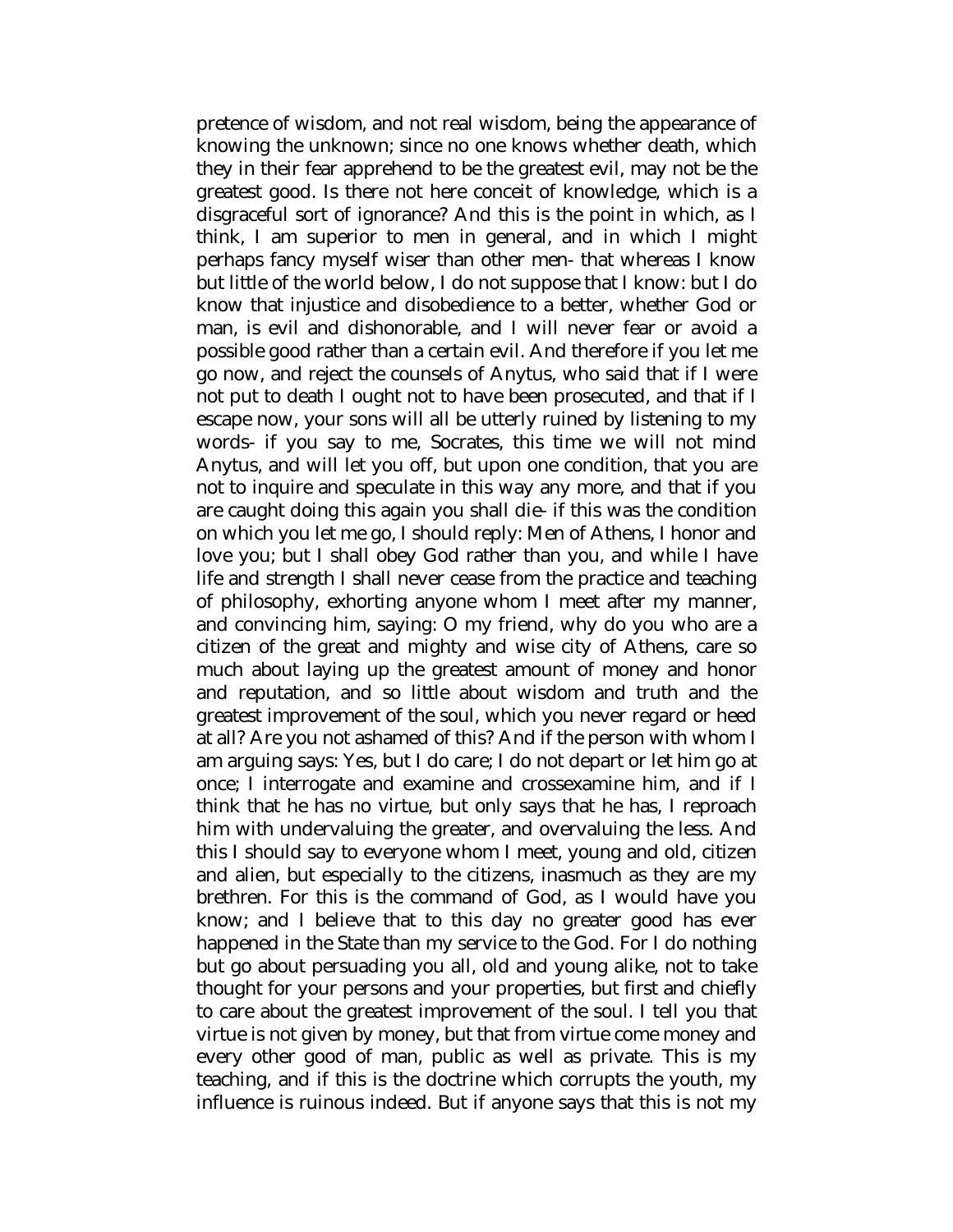teaching, he is speaking an untruth. Wherefore, O men of Athens, I say to you, do as Anytus bids or not as Anytus bids, and either acquit me or not; but whatever you do, know that I shall never alter my ways, not even if I have to die many times.

Men of Athens, do not interrupt, but hear me; there was an agreement between us that you should hear me out. And I think that what I am going to say will do you good: for I have something more to say, at which you may be inclined to cry out; but I beg that you will not do this. I would have you know that, if you kill such a one as I am, you will injure yourselves more than you will injure me.

Meletus and Anytus will not injure me: they cannot; for it is not in the nature of things that a bad man should injure a better than himself. I do not deny that he may, perhaps, kill him, or drive him into exile, or deprive him of civil rights; and he may imagine, and others may imagine, that he is doing him a great injury: but in that I do not agree with him; for the evil of doing as Anytus is doing- of unjustly taking away another man's life- is greater far. And now, Athenians, I am not going to argue for my own sake, as you may think, but for yours, that you may not sin against the God, or lightly reject his boon by condemning me. For if you kill me you will not easily find another like me, who, if I may use such a ludicrous figure of speech, am a sort of gadfly, given to the State by the God; and the State is like a great and noble steed who is tardy in his motions owing to his very size, and requires to be stirred into life. I am that gadfly which God has given the State and all day long and in all places am always fastening upon you, arousing and persuading and reproaching you. And as you will not easily find another like me, I would advise you to spare me. I dare say that you may feel irritated at being suddenly awakened when you are caught napping; and you may think that if you were to strike me dead, as Anytus advises, which you easily might, then you would sleep on for the remainder of your lives, unless God in his care of you gives you another gadfly. And that I am given to you by God is proved by this: that if I had been like other men, I should not have neglected all my own concerns, or patiently seen the neglect of them during all these years, and have been doing yours, coming to you individually, like a father or elder brother, exhorting you to regard virtue; this, I say, would not be like human nature. And had I gained anything, or if my exhortations had been paid, there would have been some sense in that: but now, as you will perceive, not even the impudence of my accusers dares to say that I have ever exacted or sought pay of anyone; they have no witness of that.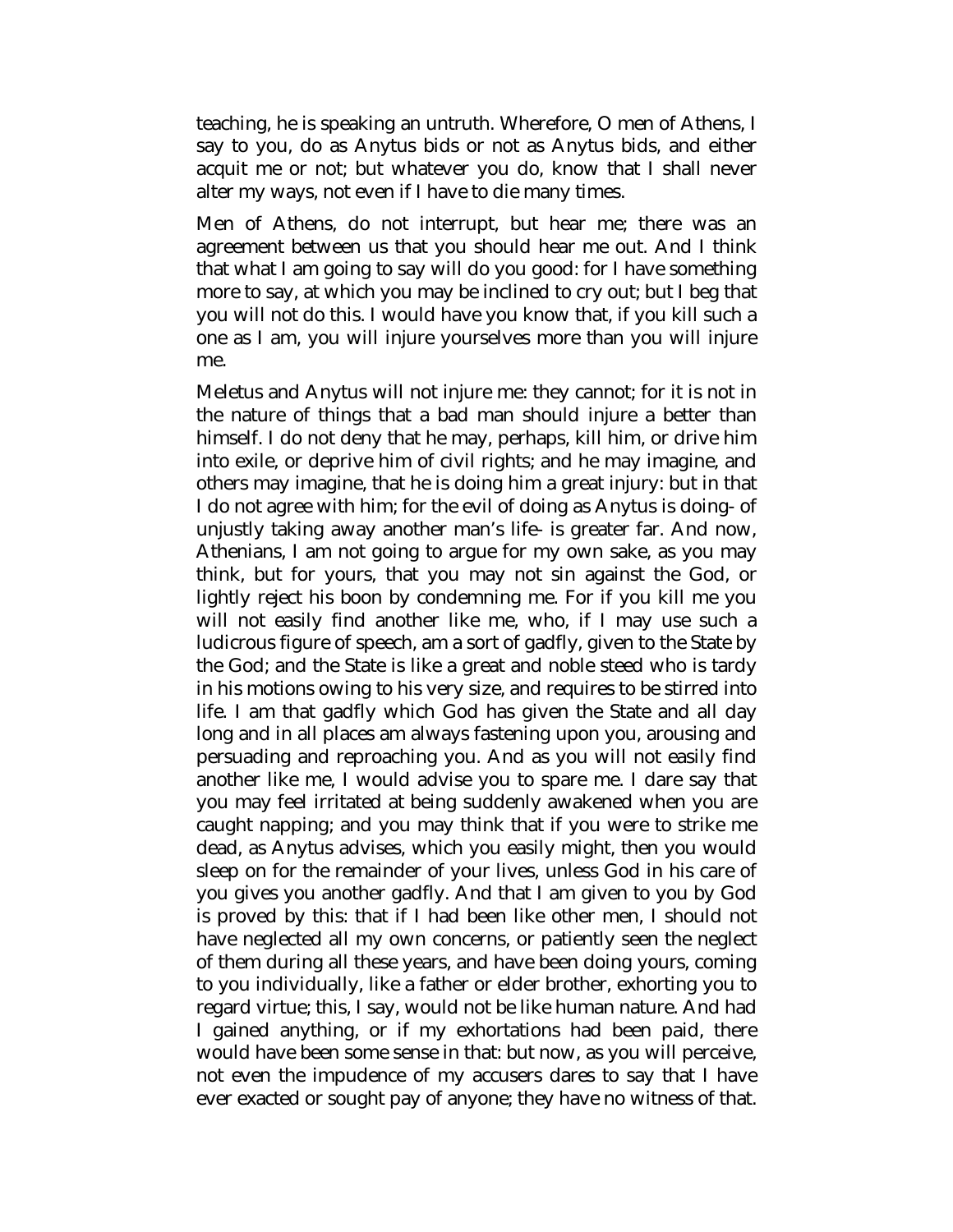And I have a witness of the truth of what say; my poverty is a sufficient witness.

Someone may wonder why I go about in private, giving advice and busying myself with the concerns of others, but do not venture to come forward in public and advise the State. I will tell you the reason of this. You have often heard me speak of an oracle or sign which comes to me, and is the divinity which Meletus ridicules in the indictment. This sign I have had ever since I was a child. The sign is a voice which comes to me and always forbids me to do something which I am going to do, but never commands me to do anything, and this is what stands in the way of my being a politician. And rightly, as I think. For I am certain, O men of Athens, that if I had engaged in politics, I should have perished long ago and done no good either to you or to myself. And don't be offended at my telling you the truth: for the truth is that no man who goes to war with you or any other multitude, honestly struggling against the commission of unrighteousness and wrong in the State, will save his life; he who will really fight for the right, if he would live even for a little while, must have a private station and not a public one.

I can give you as proofs of this, not words only, but deeds, which you value more than words. Let me tell you a passage of my own life, which will prove to you that I should never have yielded to injustice from any fear of death, and that if I had not yielded I should have died at once. I will tell you a story- tasteless, perhaps, and commonplace, but nevertheless true. The only office of State which I ever held, O men of Athens, was that of Senator; the tribe Antiochis, which is my tribe, had the presidency at the trial of the generals who had not taken up the bodies of the slain after the battle of Arginusae; and you proposed to try them all together, which was illegal, as you all thought afterwards; but at the time I was the only one of the Prytanes who was opposed to the illegality, and I gave my vote against you; and when the orators threatened to impeach and arrest me, and have me taken away, and you called and shouted, I made up my mind that I would run the risk, having law and justice with me, rather than take part in your injustice because I feared imprisonment and death. This happened in the days of the democracy. But when the oligarchy of the Thirty was in power, they sent for me and four others into the rotunda, and bade us bring Leon the Salaminian from Salamis, as they wanted to execute him. This was a specimen of the sort of commands which they were always giving with the view of implicating as many as possible in their crimes; and then I showed, not in words only, but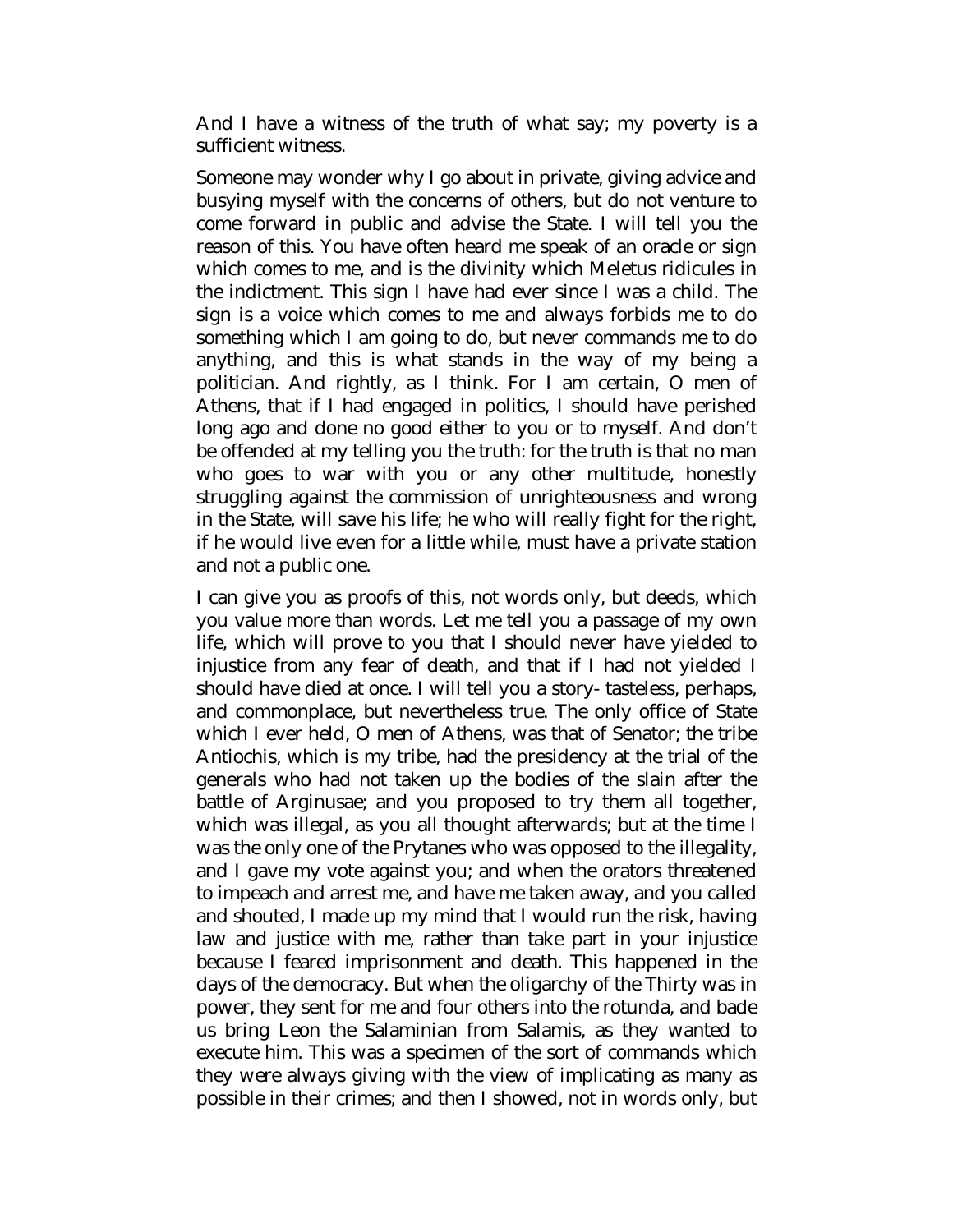in deed, that, if I may be allowed to use such an expression, I cared not a straw for death, and that my only fear was the fear of doing an unrighteous or unholy thing. For the strong arm of that oppressive power did not frighten me into doing wrong; and when we came out of the rotunda the other four went to Salamis and fetched Leon, but I went quietly home. For which I might have lost my life, had not the power of the Thirty shortly afterwards come to an end. And to this many will witness.

Now do you really imagine that I could have survived all these years, I had led a public life, supposing that like a good man I had always supported the right and had made justice, as I ought, the first thing? No, indeed, men of Athens, neither I nor any other. But I have been always the same in all my actions, public as well as private, and never have I yielded any base compliance to those who are slanderously termed my disciples or to any other. For the truth is that I have no regular disciples: but if anyone likes to come and hear me while I am pursuing my mission, whether he be young or old, he may freely come. Nor do I converse with those who pay only, and not with those who do not pay; but anyone, whether he be rich or poor, may ask and answer me and listen to my words; and whether he turns out to be a bad man or a good one, that cannot be justly laid to my charge, as I never taught him anything. And if anyone says that he has ever learned or heard anything from me in private which all the world has not heard, I should like you to know that he is speaking an untruth.

But I shall be asked, Why do people delight in continually conversing with you? I have told you already, Athenians, the whole truth about this: they like to hear the cross-examination of the pretenders to wisdom; there is amusement in this. And this is a duty which the God has imposed upon me, as I am assured by oracles, visions, and in every sort of way in which the will of divine power was ever signified to anyone. This is true, O Athenians; or, if not true, would be soon refuted. For if I am really corrupting the youth, and have corrupted some of them already, those of them who have grown up and have become sensible that I gave them bad advice in the days of their youth should come forward as accusers and take their revenge; and if they do not like to come themselves, some of their relatives, fathers, brothers, or other kinsmen, should say what evil their families suffered at my hands. Now is their time. Many of them I see in the court. There is Crito, who is of the same age and of the same deme with myself; and there is Critobulus his son, whom I also see. Then again there is Lysanias of Sphettus, who is the father of Aeschines- he is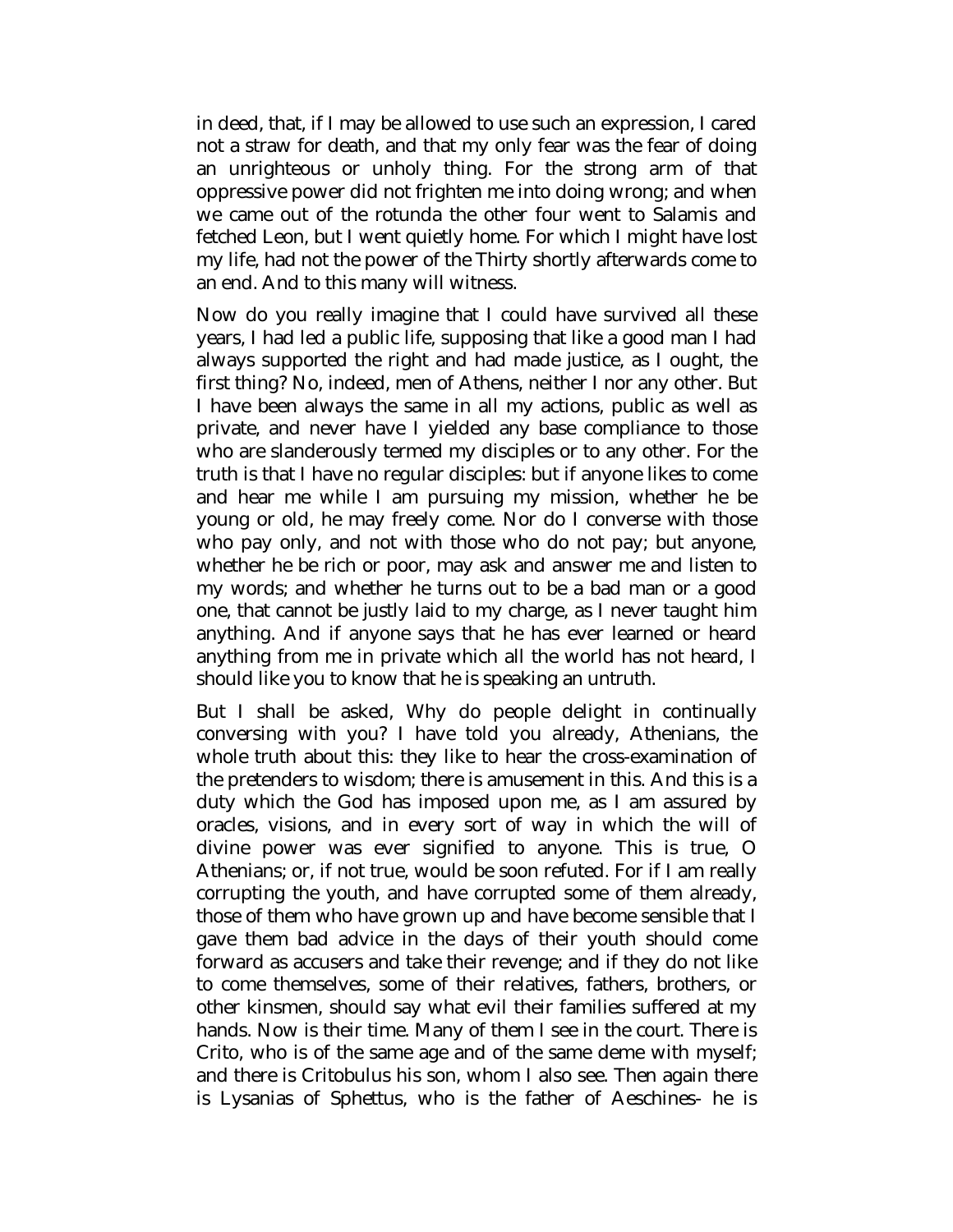present; and also there is Antiphon of Cephisus, who is the father of Epignes; and there are the brothers of several who have associated with me. There is Nicostratus the son of Theosdotides, and the brother of Theodotus (now Theodotus himself is dead, and therefore he, at any rate, will not seek to stop him); and there is Paralus the son of Demodocus, who had a brother Theages; and Adeimantus the son of Ariston, whose brother Plato is present; and Aeantodorus, who is the brother of Apollodorus, whom I also see. I might mention a great many others, any of whom Meletus should have produced as witnesses in the course of his speech; and let him still produce them, if he has forgotten; I will make way for him. And let him say, if he has any testimony of the sort which he can produce. Nay, Athenians, the very opposite is the truth. For all these are ready to witness on behalf of the corrupter, of the destroyer of their kindred, as Meletus and Anytus call me; not the corrupted youth only- there might have been a motive for that- but their uncorrupted elder relatives. Why should they too support me with their testimony? Why, indeed, except for the sake of truth and justice, and because they know that I am speaking the truth, and that Meletus is lying.

Well, Athenians, this and the like of this is nearly all the defence which I have to offer. Yet a word more. Perhaps there may be someone who is offended at me, when he calls to mind how he himself, on a similar or even a less serious occasion, had recourse to prayers and supplications with many tears, and how he produced his children in court, which was a moving spectacle, together with a posse of his relations and friends; whereas I, who am probably in danger of my life, will do none of these things. Perhaps this may come into his mind, and he may be set against me, and vote in anger because he is displeased at this. Now if there be such a person among you, which I am far from affirming, I may fairly reply to him: My friend, I am a man, and like other men, a creature of flesh and blood, and not of wood or stone, as Homer says; and I have a family, yes, and sons, O Athenians, three in number, one of whom is growing up, and the two others are still young; and yet I will not bring any of them hither in order to petition you for an acquittal. And why not? Not from any self-will or disregard of you. Whether I am or am not afraid of death is another question, of which I will not now speak.

But my reason simply is that I feel such conduct to be discreditable to myself, and you, and the whole State. One who has reached my years, and who has a name for wisdom, whether deserved or not, ought not to debase himself. At any rate, the world has decided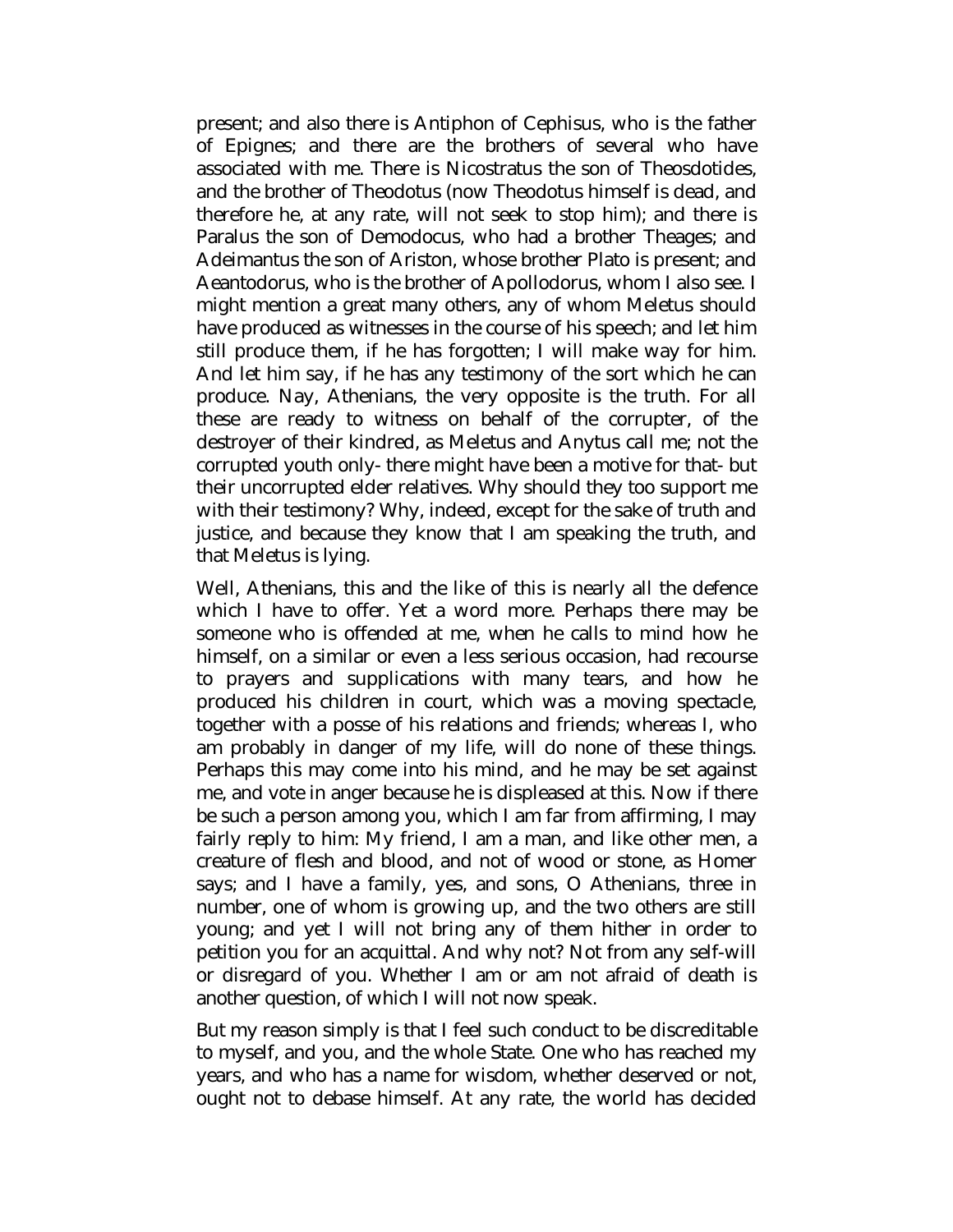that Socrates is in some way superior to other men. And if those among you who are said to be superior in wisdom and courage, and any other virtue, demean themselves in this way, how shameful is their conduct! I have seen men of reputation, when they have been condemned, behaving in the strangest manner: they seemed to fancy that they were going to suffer something dreadful if they died, and that they could be immortal if you only allowed them to live; and I think that they were a dishonor to the State, and that any stranger coming in would say of them that the most eminent men of Athens, to whom the Athenians themselves give honor and command, are no better than women. And I say that these things ought not to be done by those of us who are of reputation; and if they are done, you ought not to permit them; you ought rather to show that you are more inclined to condemn, not the man who is quiet, but the man who gets up a doleful scene, and makes the city ridiculous.

But, setting aside the question of dishonor, there seems to be something wrong in petitioning a judge, and thus procuring an acquittal instead of informing and convincing him. For his duty is, not to make a present of justice, but to give judgment; and he has sworn that he will judge according to the laws, and not according to his own good pleasure; and neither he nor we should get into the habit of perjuring ourselves- there can be no piety in that. Do not then require me to do what I consider dishonorable and impious and wrong, especially now, when I am being tried for impiety on the indictment of Meletus. For if, O men of Athens, by force of persuasion and entreaty, I could overpower your oaths, then I should be teaching you to believe that there are no gods, and convict myself, in my own defence, of not believing in them. But that is not the case; for I do believe that there are gods, and in a far higher sense than that in which any of my accusers believe in them. And to you and to God I commit my cause, to be determined by you as is best for you and me. - THERE are many reasons why I am not grieved, O men of Athens, at the vote of condemnation. I expected this, and am only surprised that the votes are so nearly equal; for I had thought that the majority against me would have been far larger; but now, had thirty votes gone over to the other side, I should have been acquitted. And I may say that I have escaped Meletus. And I may say more; for without the assistance of Anytus and Lycon, he would not have had a fifth part of the votes, as the law requires, in which case he would have incurred a fine of a thousand drachmae, as is evident.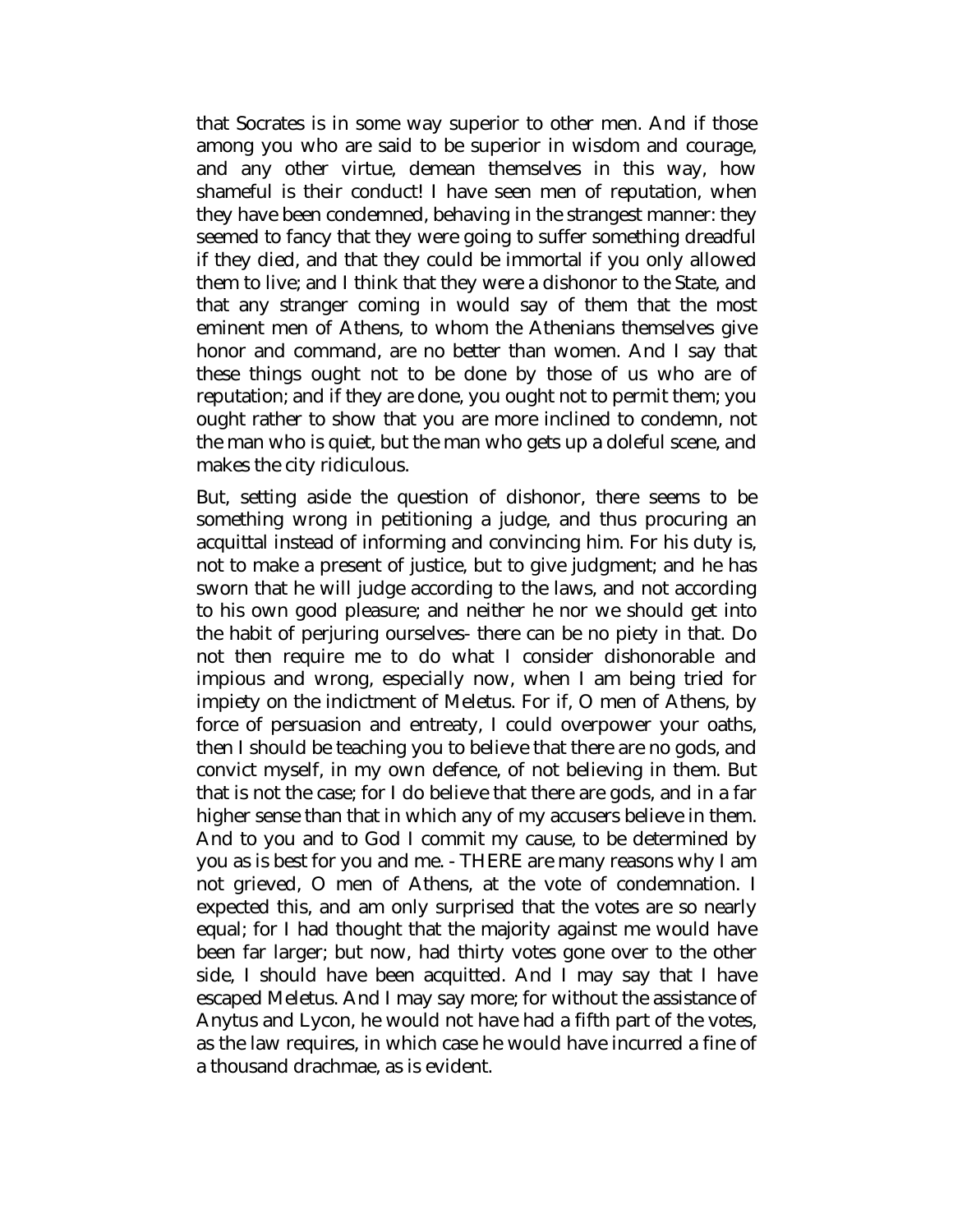And so he proposes death as the penalty. And what shall I propose on my part, O men of Athens? Clearly that which is my due. And what is that which I ought to pay or to receive? What shall be done to the man who has never had the wit to be idle during his whole life; but has been careless of what the many care aboutwealth, and family interests, and military offices, and speaking in the assembly, and magistracies, and plots, and parties. Reflecting that I was really too honest a man to follow in this way and live, I did not go where I could do no good to you or to myself; but where I could do the greatest good privately to everyone of you, thither I went, and sought to persuade every man among you that he must look to himself, and seek virtue and wisdom before he looks to his private interests, and look to the State before he looks to the interests of the State; and that this should be the order which he observes in all his actions. What shall be done to such a one? Doubtless some good thing, O men of Athens, if he has his reward; and the good should be of a kind suitable to him. What would be a reward suitable to a poor man who is your benefactor, who desires leisure that he may instruct you? There can be no more fitting reward than maintenance in the Prytaneum, O men of Athens, a reward which he deserves far more than the citizen who has won the prize at Olympia in the horse or chariot race, whether the chariots were drawn by two horses or by many. For I am in want, and he has enough; and he only gives you the appearance of happiness, and I give you the reality. And if I am to estimate the penalty justly, I say that maintenance in the Prytaneum is the just return.

Perhaps you may think that I am braving you in saying this, as in what I said before about the tears and prayers. But that is not the case. I speak rather because I am convinced that I never intentionally wronged anyone, although I cannot convince you of that- for we have had a short conversation only; but if there were a law at Athens, such as there is in other cities, that a capital cause should not be decided in one day, then I believe that I should have convinced you; but now the time is too short. I cannot in a moment refute great slanders; and, as I am convinced that I never wronged another, I will assuredly not wrong myself. I will not say of myself that I deserve any evil, or propose any penalty. Why should I? Because I am afraid of the penalty of death which Meletus proposes? When I do not know whether death is a good or an evil, why should I propose a penalty which would certainly be an evil? Shall I say imprisonment? And why should I live in prison, and be the slave of the magistrates of the year- of the Eleven? Or shall the penalty be a fine, and imprisonment until the fine is paid? There is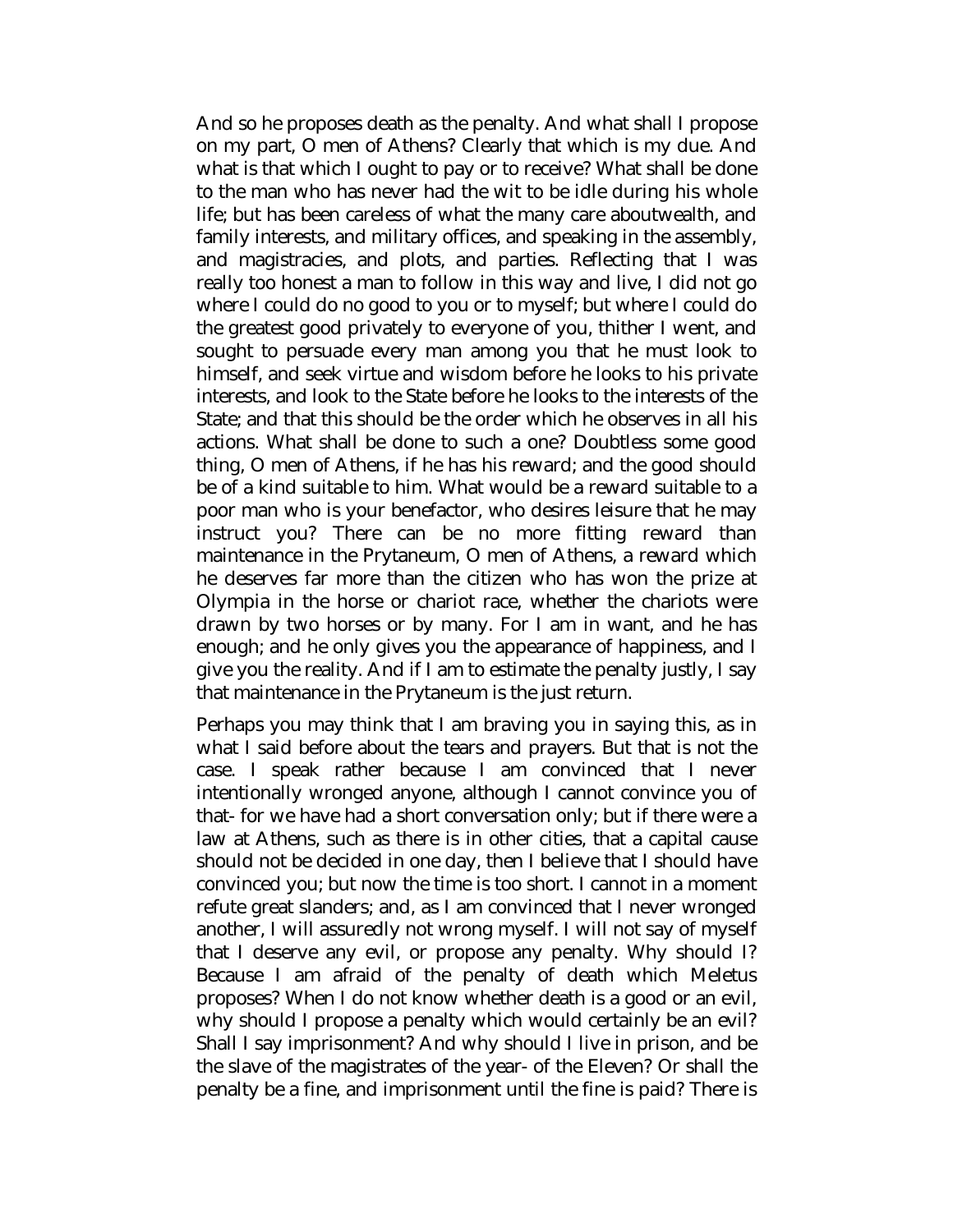the same objection. I should have to lie in prison, for money I have none, and I cannot pay. And if I say exile (and this may possibly be the penalty which you will affix), I must indeed be blinded by the love of life if I were to consider that when you, who are my own citizens, cannot endure my discourses and words, and have found them so grievous and odious that you would fain have done with them, others are likely to endure me. No, indeed, men of Athens, that is not very likely. And what a life should I lead, at my age, wandering from city to city, living in ever-changing exile, and always being driven out! For I am quite sure that into whatever place I go, as here so also there, the young men will come to me; and if I drive them away, their elders will drive me out at their desire: and if I let them come, their fathers and friends will drive me out for their sakes. Someone will say: Yes, Socrates, but cannot you hold your tongue, and then you may go into a foreign city, and no one will interfere interfere with you? Now I have great difficulty in no one wi making making you understand my answer to this. For if I tell you that this would be a disobedience to a divine command, and therefore that I cannot hold my tongue, you will not believe that I am serious; and if I say again that the greatest good of man is daily to converse about virtue, and all that concerning which you hear me examining myself and others, and that the life which is unexamined is not worth living- that you are still less likely to believe. And yet what I say is true, although a thing of which it is hard for me to persuade you. Moreover, I am not accustomed to think that I deserve any punishment. Had I money I might have proposed to give you what I had, and have been none the worse. But you see that I have none, and can only ask you to proportion the fine to my means. However, I think that I could afford a mina, and therefore I propose that penalty; Plato, Crito, Critobulus, and Apollodorus, my friends here, bid me say thirty minae, and they will be the sureties. Well then, say thirty minae, let that be the penalty; for that they will be ample security to you. - Not much time will be gained, O Athenians, in return for the evil name which you will get from the detractors of the city, who will say that you killed Socrates, a wise man; for they will call me wise even although I am not wise when they want to reproach you. If you had waited a little while, your desire would have been fulfilled in the course of nature. For I am far advanced in years, as you may perceive, and not far from death. I am speaking now only to those of you who have condemned me to death. And I have another thing to say to them: You think that I was convicted through deficiency of words- I mean, that if I had thought fit to leave nothing undone, nothing unsaid, I might have gained an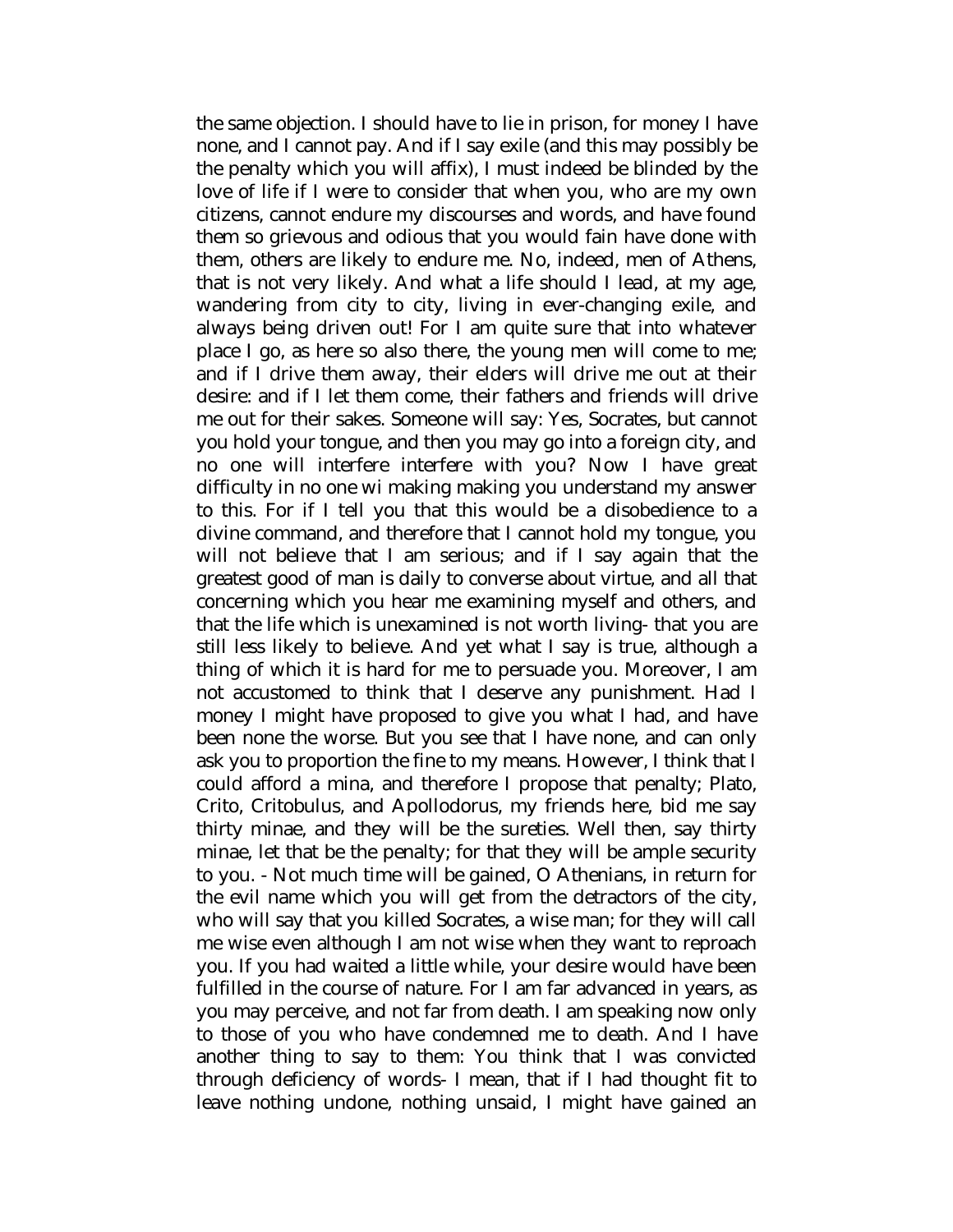acquittal. Not so; the deficiency which led to my conviction was not of words- certainly not. But I had not the boldness or impudence or inclination to address you as you would have liked me to address you, weeping and wailing and lamenting, and saying and doing many things which you have been accustomed to hear from others, and which, as I say, are unworthy of me. But I thought that I ought not to do anything common or mean in the hour of danger: nor do I now repent of the manner of my defence, and I would rather die having spoken after my manner, than speak in your manner and live. For neither in war nor yet at law ought any man to use every way of escaping death. For often in battle there is no doubt that if a man will throw away his arms, and fall on his knees before his pursuers, he may escape death; and in other dangers there are other ways of escaping death, if a man is willing to say and do anything. The difficulty, my friends, is not in avoiding death, but in avoiding unrighteousness; for that runs faster than death. I am old and move slowly, and the slower runner has overtaken me, and my accusers are keen and quick, and the faster runner, who is unrighteousness, has overtaken them. And now I depart hence condemned by you to suffer the penalty of death, and they, too, go their ways condemned by the truth to suffer the penalty of villainy and wrong; and I must abide by my award- let them abide by theirs. I suppose that these things may be regarded as fated- and I think that they are well.

And now, O men who have condemned me, I would fain prophesy to you; for I am about to die, and that is the hour in which men are gifted with prophetic power. And I prophesy to you who are my murderers, that immediately after my death punishment far heavier than you have inflicted on me will surely await you.

Me you have killed because you wanted to escape the accuser, and not to give an account of your lives. But that will not be as you suppose: far otherwise. For I say that there will be more accusers of you than there are now; accusers whom hitherto I have restrained: and as they are younger they will be more severe with you, and you will be more offended at them. For if you think that by killing men you can avoid the accuser censuring your lives, you are mistaken; that is not a way of escape which is either possible or honorable; the easiest and noblest way is not to be crushing others, but to be improving yourselves. This is the prophecy which I utter before my departure, to the judges who have condemned me.

Friends, who would have acquitted me, I would like also to talk with you about this thing which has happened, while the magistrates are busy, and before I go to the place at which I must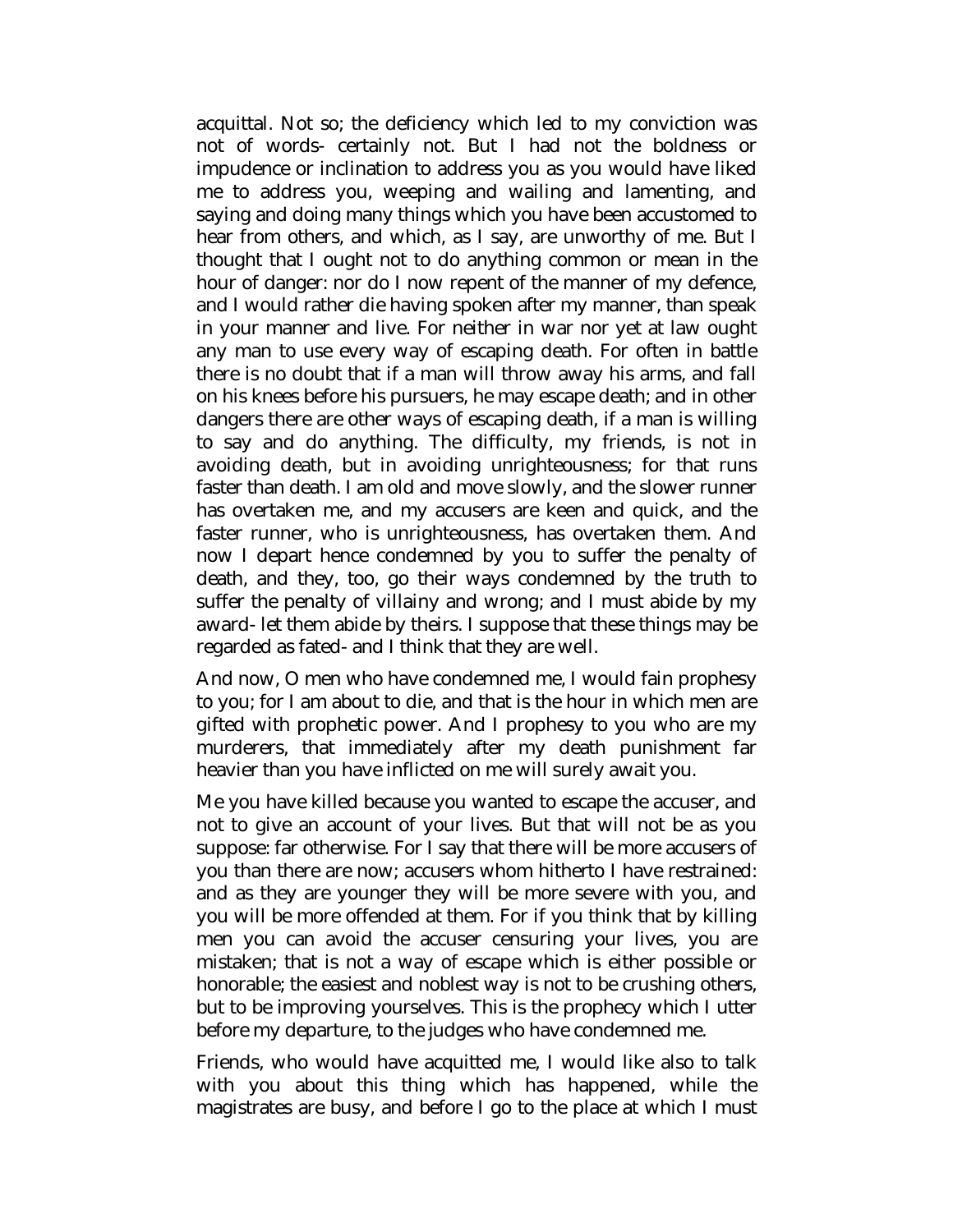die. Stay then awhile, for we may as well talk with one another while there is time. You are my friends, and I should like to show you the meaning of this event which has happened to me. O my judges- for you I may truly call judges- I should like to tell you of a wonderful circumstance. Hitherto the familiar oracle within me has constantly been in the habit of opposing me even about trifles, if I was going to make a slip or error about anything; and now as you see there has come upon me that which may be thought, and is generally believed to be, the last and worst evil. But the oracle made no sign of opposition, either as I was leaving my house and going out in the morning, or when I was going up into this court, or while I was speaking, at anything which I was going to say; and yet I have often been stopped in the middle of a speech; but now in nothing I either said or did touching this matter has the oracle opposed me. What do I take to be the explanation of this? I will tell you. I regard this as a proof that what has happened to me is a good, and that those of us who think that death is an evil are in error. This is a great proof to me of what I am saying, for the customary sign would surely have opposed me had I been going to evil and not to good.

Let us reflect in another way, and we shall see that there is great reason to hope that death is a good, for one of two things: either death is a state of nothingness and utter unconsciousness, or, as men say, there is a change and migration of the soul from this world to another. Now if you suppose that there is no consciousness, but a sleep like the sleep of him who is undisturbed even by the sight of dreams, death will be an unspeakable gain. For if a person were to select the night in which his sleep was disturbed even by dreams, and were to compare with this the other days and nights of his life, and then were to tell us how many days and nights he had passed in the course of his life better and more pleasantly than this one, I think that any man, I will not say a private man, but even the great king, will not find many such days or nights, when compared with the others. Now if death is like this, I say that to die is gain; for eternity is then only a single night.

But if death is the journey to another place, and there, as men say, all the dead are, what good, O my friends and judges, can be greater than this? If indeed when the pilgrim arrives in the world below, he is delivered from the professors of justice in this world, and finds the true judges who are said to give judgment there, Minos and Rhadamanthus and AEacus and Triptolemus, and other sons of God who were righteous in their own life, that pilgrimage will be worth making. What would not a man give if he might